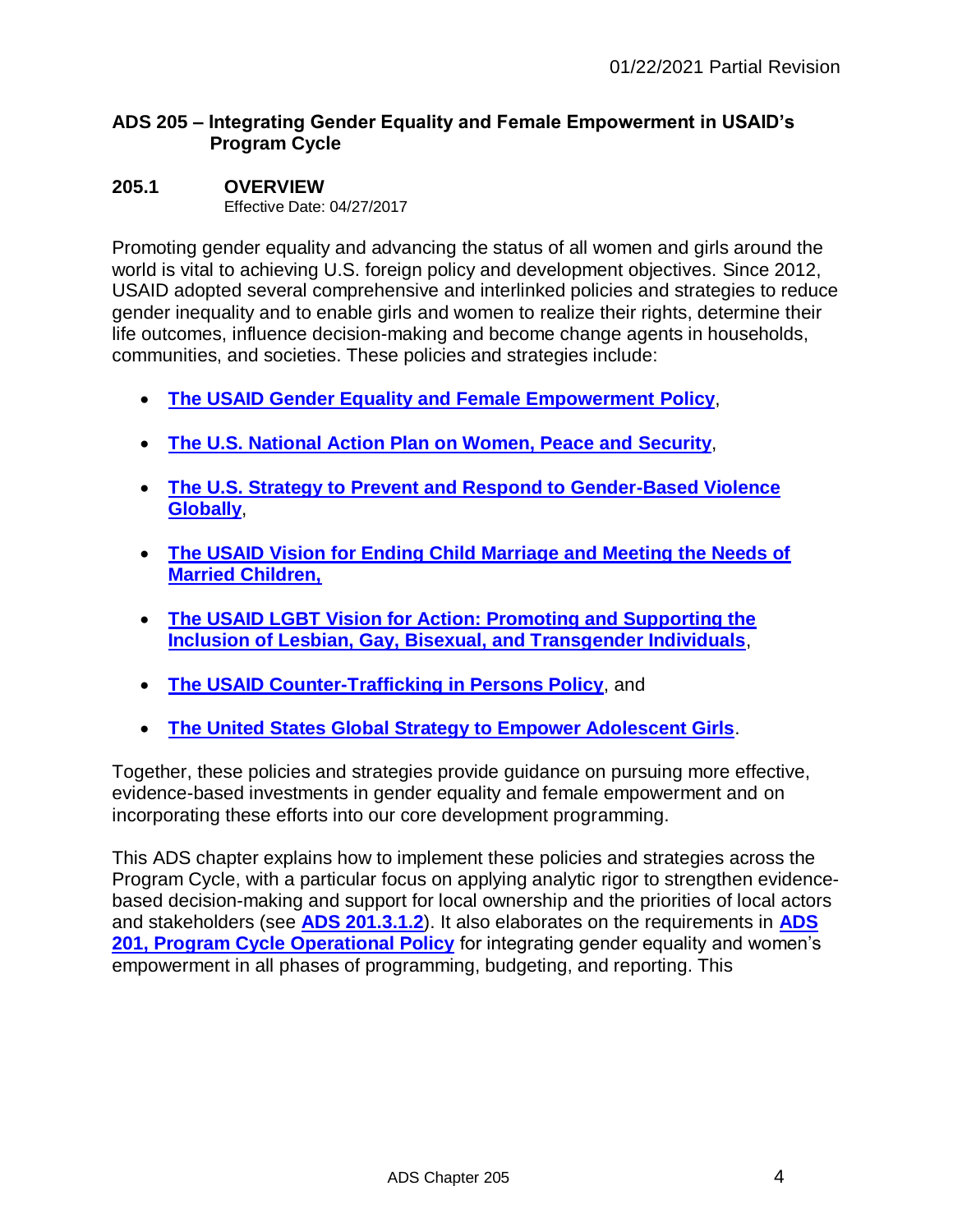#### **205.2 PRIMARY RESPONSIBILITIES** Effective Date: 01/22/2021

As articulated in the Policy on Gender Equality and Female Empowerment, responsibilities for integrating gender into USAID's programming are distributed across Bureaus and employee roles.

# **a. Missions**, **Regional Missions**, and **Country Offices** must:

- Adopt or revise, and periodically update, a Mission Order (MO) on gender that describes how the Mission will implement the Agency's Gender Equality and Female Empowerment policy. At the Mission's discretion, this MO may also address issues related to the inclusion of other social groups, as long as it addresses the relevant gender issues;
- Integrate gender analysis findings and recommendations into their Country Development Cooperation Strategies (CDCSs) and project designs;
- Hold Implementing Partners responsible for complying with obligations under the contract or agreement to integrate gender in programming, which may include developing gender-sensitive indicators that measure specific genderrelated goals for each project and/or activity, where relevant;
- Ensure that partners consistently report to USAID on results related to gender equality and female empowerment, including through the use of gendersensitive indicators and evaluations, when required by the award or agreement and/or an approved Activity Monitoring Evaluation and Learning (MEL) plan;
- Provide data to the Bureau for Policy, Planning and Learning (PPL), the Office of Budget and Resource Management (BRM), Regional Bureau Program Offices, and Regional Bureau Gender Advisors to incorporate into regional reports on gender attributions in Operational Plans (OPs), Performance Plan and Reports (PPRs), and other required reporting, upon request;
- Appoint or hire a Mission Gender Advisor. A Gender Advisor has (or will be given the opportunity) to fully develop the technical skills, competencies, and experience necessary to provide appropriate, in-depth guidance to technical and program staff to ensure that gender equality and female empowerment are integrated in meaningful ways across the program cycle, and especially in project and activity design. In all cases, the advisor will have responsibilities explicitly included in their job description, including an allocation of time sufficient to carry out the work. Small Missions (with a USAID budget of less than \$20 million per fiscal year) or those in the process of closing are exempt from the requirement of having a Gender Advisor but nonetheless must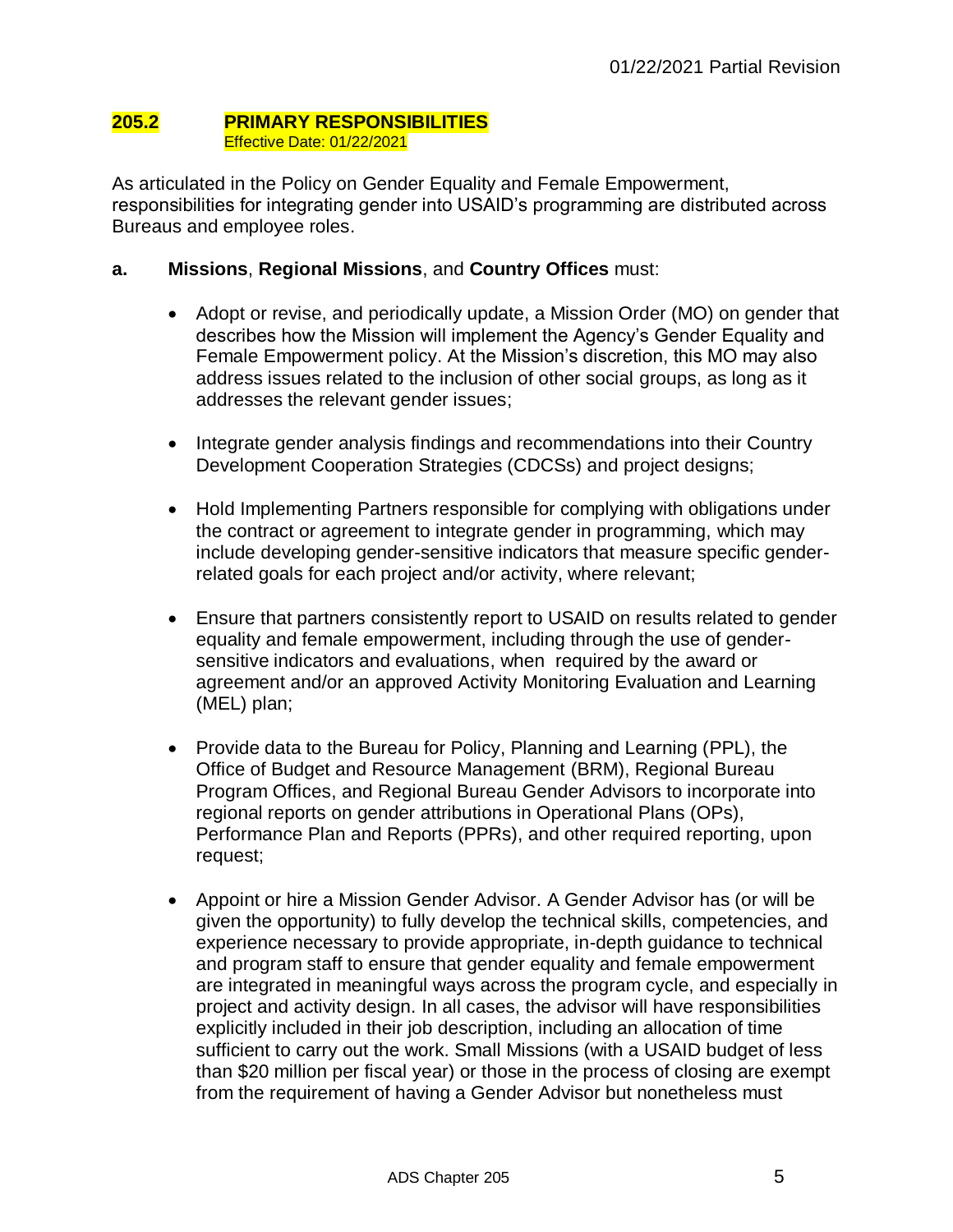appoint a gender point of contact. Gender Advisor roles in project and activity design are described in **[ADS 201.3.3.1](http://www.usaid.gov/ads/policy/200/201)** and **[ADS 201.3.4.1](http://www.usaid.gov/ads/policy/200/201)**; and

 Be accountable, through the Mission Director, for implementation of the Gender Equality and Female Empowerment policy in mission portfolios and staff performance plans.

## **b. Regional Bureaus** must:

- Be the primary liaison between USAID/Washington (USAID/W) and Mission Gender Advisors/Points of Contact (PoCs);
- Assist and support Mission Program and Technical Offices and Gender Advisors/PoCs, as needed, in conducting gender analyses related to country strategic planning (see **[ADS 201.3.2.2](http://www.usaid.gov/ads/policy/200/201)**) and project design, as well as integrating the results of these analyses into CDCSs, project designs, and other relevant documents;
- Ensure that gender equality and female empowerment objectives are integrated into the Bureau's regional programming;
- Ensure that solicitations from Regional Bureaus and resulting awards reflect the mandated gender analyses' findings and recommendations defined in this ADS chapter and **[ADS 201](http://www.usaid.gov/ads/policy/200/201)**;
- Have at least one Gender Advisor with regional expertise and appropriate technical and programmatic competency to provide guidance for successful policy implementation; and
- Through AAs, DAAs, and office directors, ensure accountability for implementation of the Gender Equality and Female Empowerment policy in bureau portfolios and work responsibilities of staff.

## **c. Pillar Bureaus** must:

- Provide technical leadership and quidance on how gender equality and female empowerment can be advanced or achieved in technical sectors (e.g., Democracy, Human Rights, and Governance, Economic Growth, Environment, Global Health, Agriculture, etc.), including within sector-based initiatives managed in those Bureaus;
- Develop tools and toolkits on best practices for gender integration in each technical sector context;
- Ensure that gender issues are incorporated into all training programs offered by the Pillar Bureau;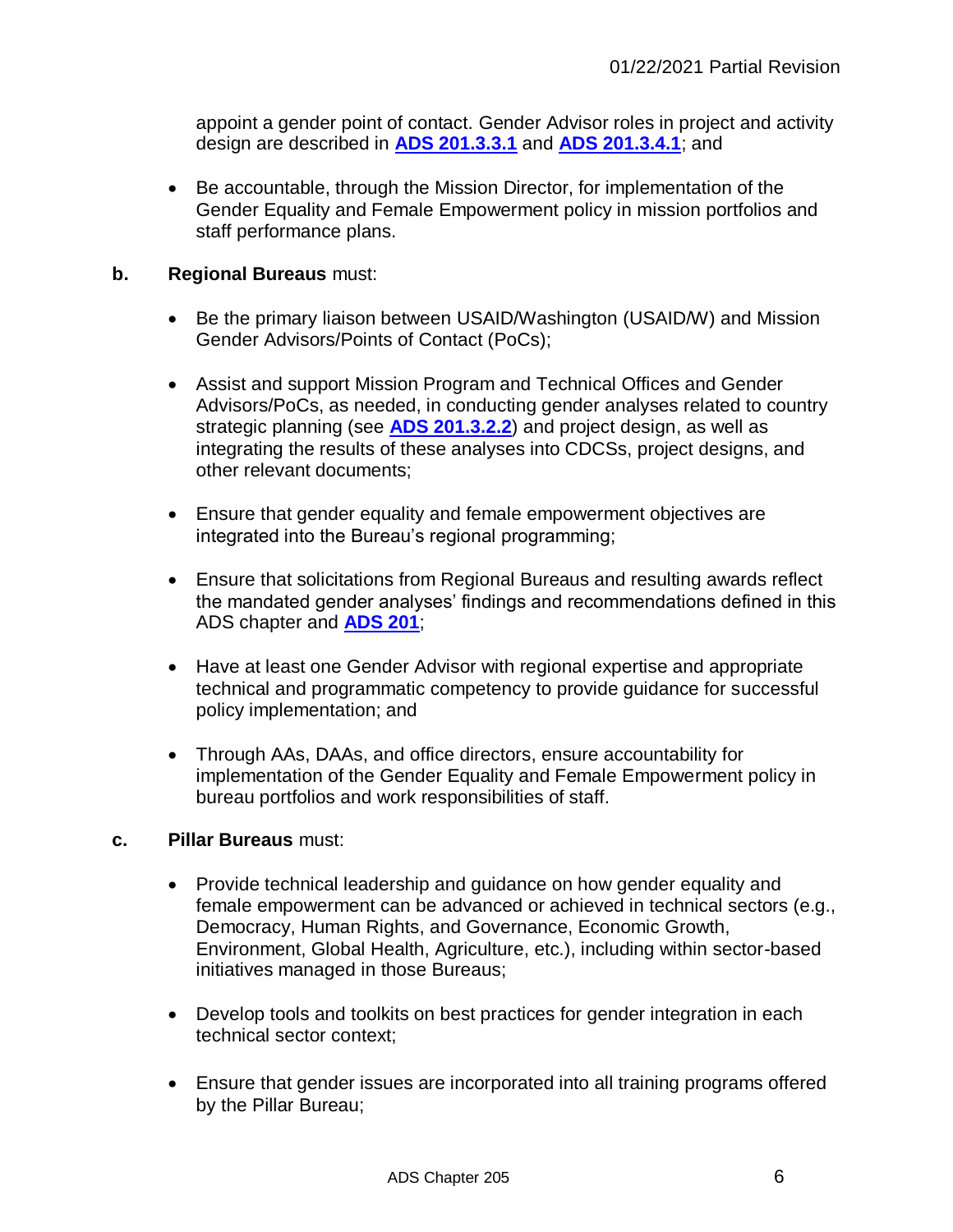- Coordinate with Regional Bureaus to liaise with and provide support to Mission Gender Advisors as pertinent to technical areas, and with respect to gender integration in the Program Cycle (see **[ADS 201.3.2.2](http://www.usaid.gov/ads/policy/200/201)**);
- Ensure that gender equality and female empowerment are reflected in Pillar Bureau strategy documents, programming, solicitations and resulting awards, and included as one dimension in the Bureau's portfolio reviews;
- Have at least one Gender Advisor with appropriate sector expertise and technical and programmatic competency to provide guidance for successful policy implementation; and
- Through AAs, DAAs, and office directors, ensure accountability for implementation of the Gender Equality and Female Empowerment policy in bureau portfolios and work responsibilities of staff.

## **d.** The **Bureau for Policy, Planning and Learning (PPL)** must:

- Ensure that gender equality and female empowerment objectives and results are incorporated into Agency-wide policies and strategies;
- Provide appropriate tools for gender integration within CDCS, project and activity design, monitoring, evaluation, and learning products;
- Ensure that gender equality and female empowerment objectives and results are incorporated into all PPL-led training processes (e.g., Program Cycle, project design, monitoring and evaluation, and others);
- Coordinate with the Office of Budget and Resource Management (BRM) and Regional and Pillar Bureau Program Offices to support the preparation of an annual review of OP attributions to the gender key issues and PPRs to determine the extent to which results in advancing gender equality and women's empowerment objectives are being achieved; and
- Have a formally-designated, permanent, full-time Senior Gender Advisor.

## **e.** The **Gender Equality and Women's Empowerment Hub** must:

- Provide targeted and strategic support to the **Bureau for Development**, Democracy, and Innovation (DDI);
- Backstop Regional Bureau Gender Advisors in providing targeted support to Missions;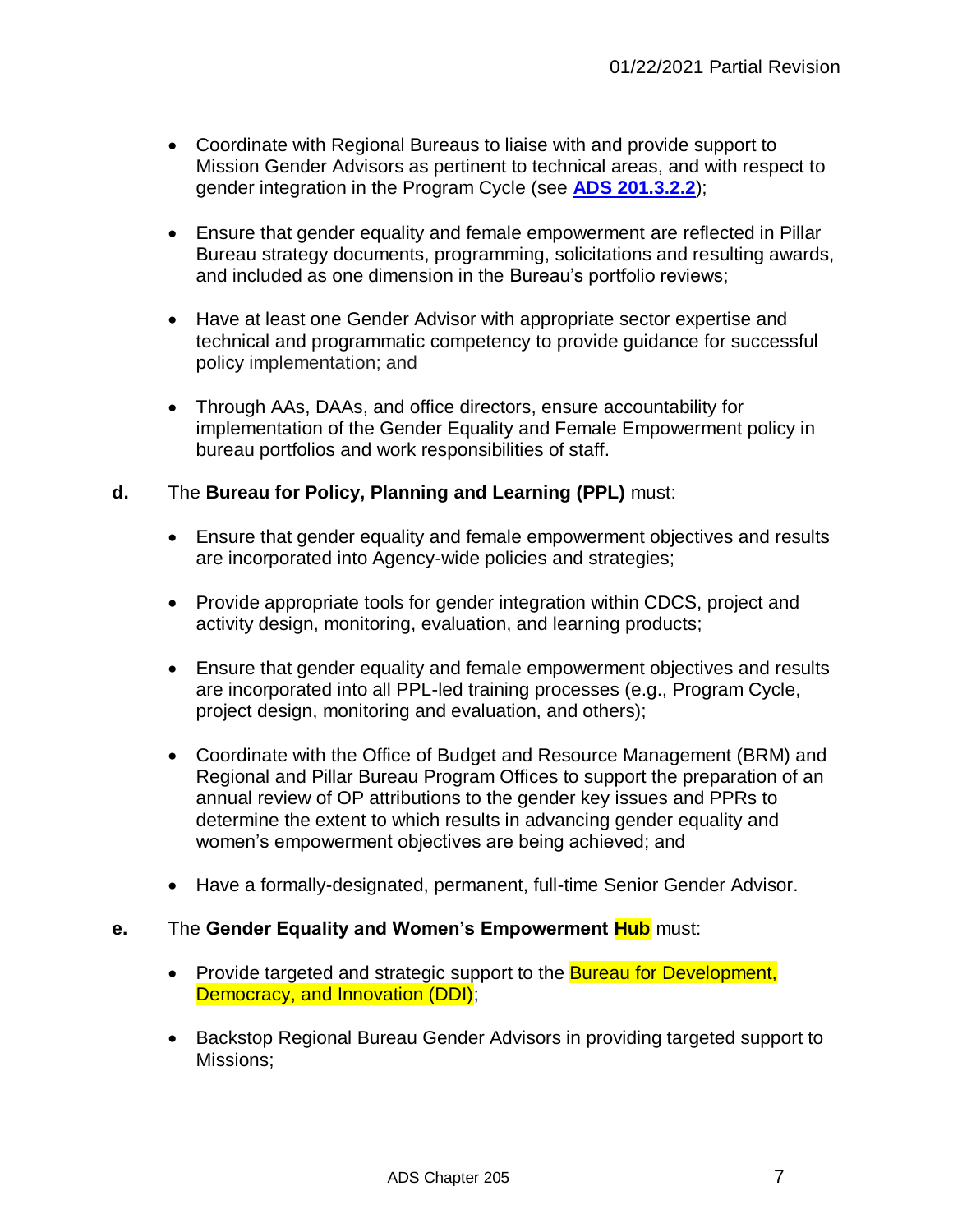- Coordinate working groups for cross-sector issues such as gender-based violence and women's leadership programming;
- Develop a repository of best practices on gender integration including topics related to gender analysis, project design, implementation, and evaluation and monitoring; and
- Coordinate knowledge management on gender integration through the Agency's Web page on gender equality and female empowerment.

## **f.** The **Office of Human Capital and Talent Management (HCTM)** must:

- Periodically review and revise required competencies in the positions for Foreign Service backstops, Civil Service employees, and Foreign Service Nationals;
- Develop, in coordination with PPL, GenDev, and other Bureaus, as appropriate, the competencies necessary for Gender Advisor positions;
- Encourage supervisors to ensure that employees receive the necessary training to meet the standards for the gender competencies in their backstop or job series; and
- Coordinate with GenDev and other Bureaus, as appropriate, to identify opportunities for gender integration training or develop such in-house training (online, on-the-job, sector or other) for staff.

**g.** The **Bureau for Management, Office of Acquisition and Assistance (M/OAA)**  must require Contracting and Agreement Officers (CO/AOs) to perform due diligence by working with the planner (as defined in [ADS 201\)](http://www.usaid.gov/ads/policy/200/201) to ensure that the findings and recommendations identified in the mandatory gender analyses for project and/or activity designs, and provided as a part of the requisition, are clearly reflected in all sections of all solicitation and award documents, as appropriate (see **205.3.6**).

## **h.** The **Office of the General Counsel (GC)** and **Resident Legal Officers (RLOs)**  must:

- Ensure that Bureaus and Missions document compliance with ADS gender integration requirements in GC/RLO-cleared documents (e.g., CDCSs, Project Appraisal Documents (PADs), grants to Public International Organizations, Interagency Agreements, and new contract actions, etc.); and
- Serve as an additional resource to answer questions from Bureau and Mission employees on ADS compliance and policy implementation.
- **i.** The **Office of the Administrator** will consider: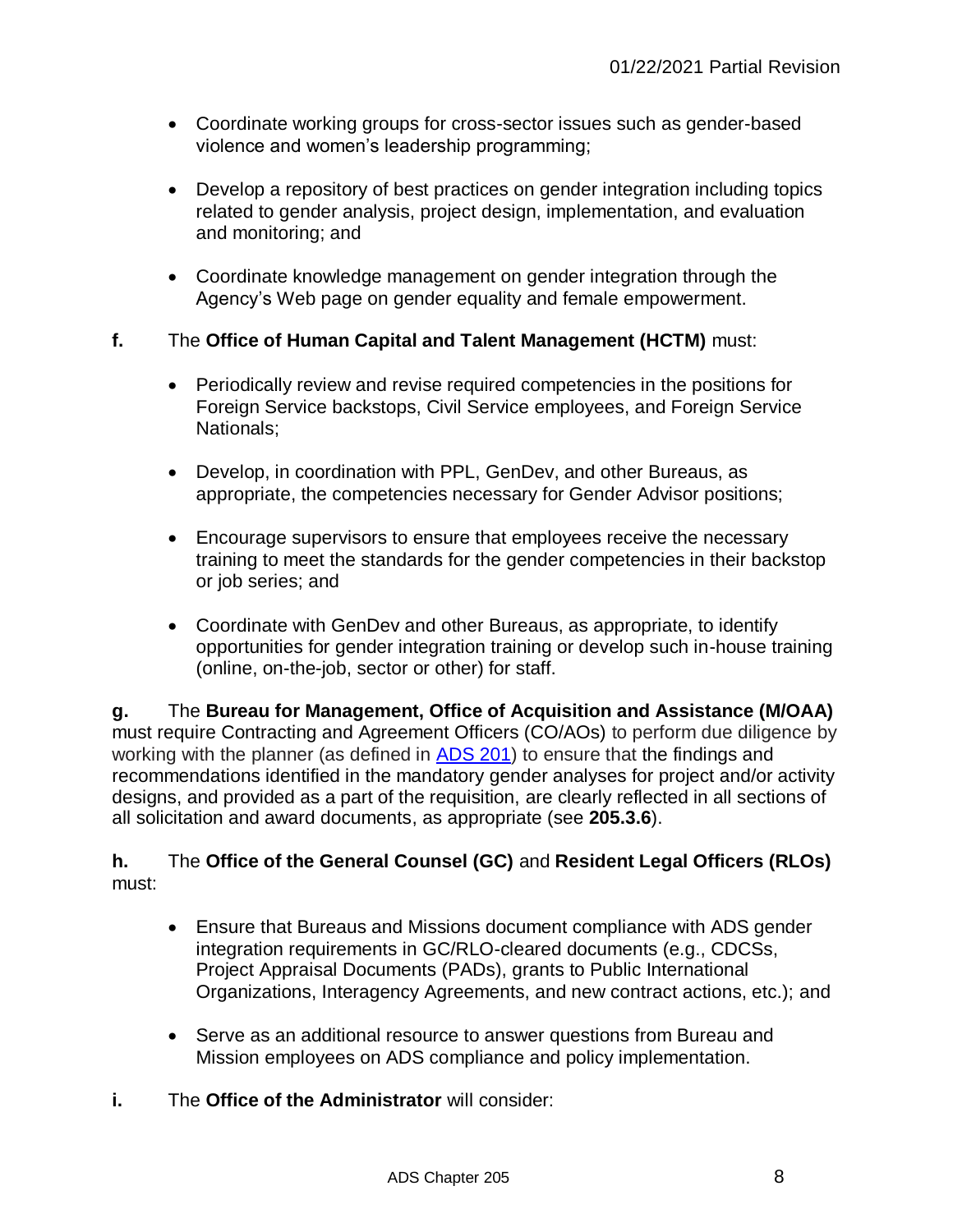- Formally designating a permanent and full-time Senior Coordinator on Gender Equality and Women's Empowerment, who spearheads enhancement of U.S. development assistance efforts to serve and empower women and ensure gender equality goals are met;
- Ensuring sufficient resources are available to carry out the functions of the Gender Equality and Female Empowerment Policy;
- Highlighting the importance of gender equality and female empowerment as key development objectives;
- Reaching out to governments, civil society, and Congress to explain and stress the importance of gender equality and female empowerment in development assistance; and
- Representing the Agency in key USG interagency and policy forums.

#### **205.3 POLICY DIRECTIVES AND REQUIRED PROCEDURES** Effective Date: 04/27/2017

This section defines gender analysis and explains how program offices and technical teams must incorporate the findings of gender analysis throughout the Program Cycle.

#### **205.3.1 Gender Integration Throughout the Program Cycle** Effective Date: 04/27/2017

Operating Units (OUs) must implement the **[USAID Gender Equality and Female](https://www.usaid.gov/sites/default/files/documents/1865/GenderEqualityPolicy_0.pdf)  [Empowerment Policy](https://www.usaid.gov/sites/default/files/documents/1865/GenderEqualityPolicy_0.pdf)** [t](http://transition.usaid.gov/our_work/policy_planning_and_learning/documents/GenderEqualityPolicy.pdf)hroughout the Program Cycle in:

- Agency level policy and strategy formulation;
- Country Development Cooperation Strategies (CDCS);
- Project design and implementation;
- Activity design and implementation; and
- Monitoring, evaluation, and learning.

As part of the design of strategies and projects, Bureaus, Missions, and Independent Offices (IOs) must conduct a gender analysis. In some cases, gender analysis will also be required for specific activities (see **[ADS 201.3.4.5](http://www.usaid.gov/ads/policy/200/201)** and **205.3.5**). Technical teams and program offices must reflect the findings of these analyses in CDCSs, Project Appraisal Documents (PADs), Action Memoranda, and solicitations as described in this ADS chapter.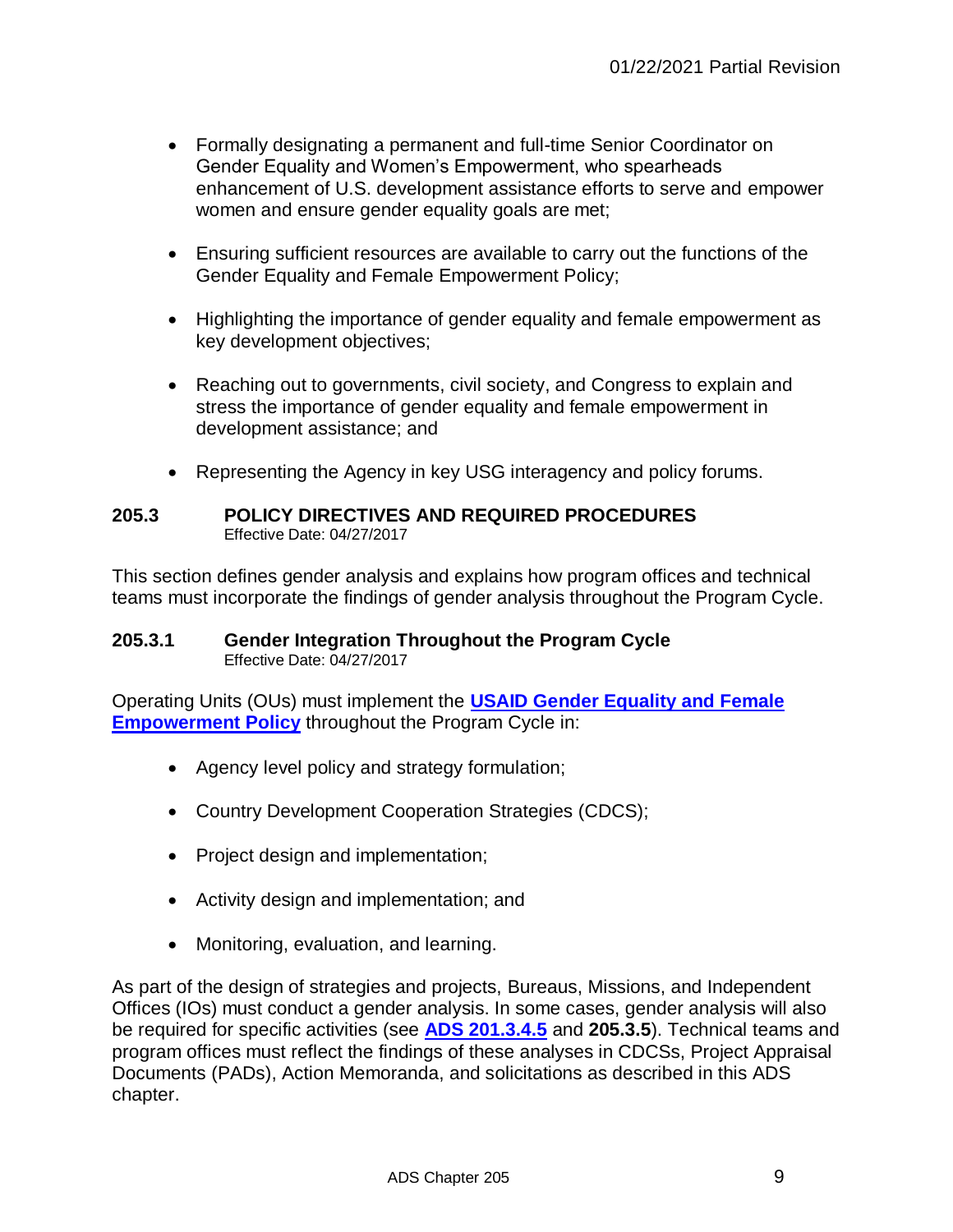# **205.3.2 What is Gender Analysis?**

Effective Date: 04/27/2017

Gender analysis is a subset of socio-economic analysis. It is a social science tool used to identify, understand, and explain gaps between males and females that exist in households, communities, and countries. It is also used to identify the relevance of gender norms and power relations in a specific context (e.g., country, geographic, cultural, institutional, economic, etc.). Such analysis typically involves examining:

- Differences in the status of women and men and their differential access to assets, resources, opportunities, and services;
- The influence of gender roles and norms on the division of time between paid employment, unpaid work (including subsistence production and care for family members), and volunteer activities;
- The influence of gender roles and norms on leadership roles and decisionmaking; constraints, opportunities, and entry points for narrowing gender gaps and empowering females; and
- Potential differential impacts of development policies and programs on males and females, including unintended or negative consequences.

There are different gender analysis frameworks and there is no one framework that has been adopted as the standard USAID approach. Nevertheless, most gender analysis frameworks involve collecting quantitative and qualitative information on a similar set of issues. These are called "domains" for the purposes of gender analysis at USAID and are described in detail below. All forms of gender analysis also entail gathering descriptive statistics on many aspects of the status of males and females.

# **Descriptive Statistics in Gender Analysis**

Gathering statistics on women and men is a core element of carrying out a gender analysis. As much as possible, these statistics should not treat men and women as monolithic categories, but should reflect the intersection of sex with other characteristics such as age, marital status, income, ethnicity, race, disability status, geographic location, sexual orientation and gender identity, or other socially relevant category as appropriate, in:

- Education,
- Health.
- Political participation,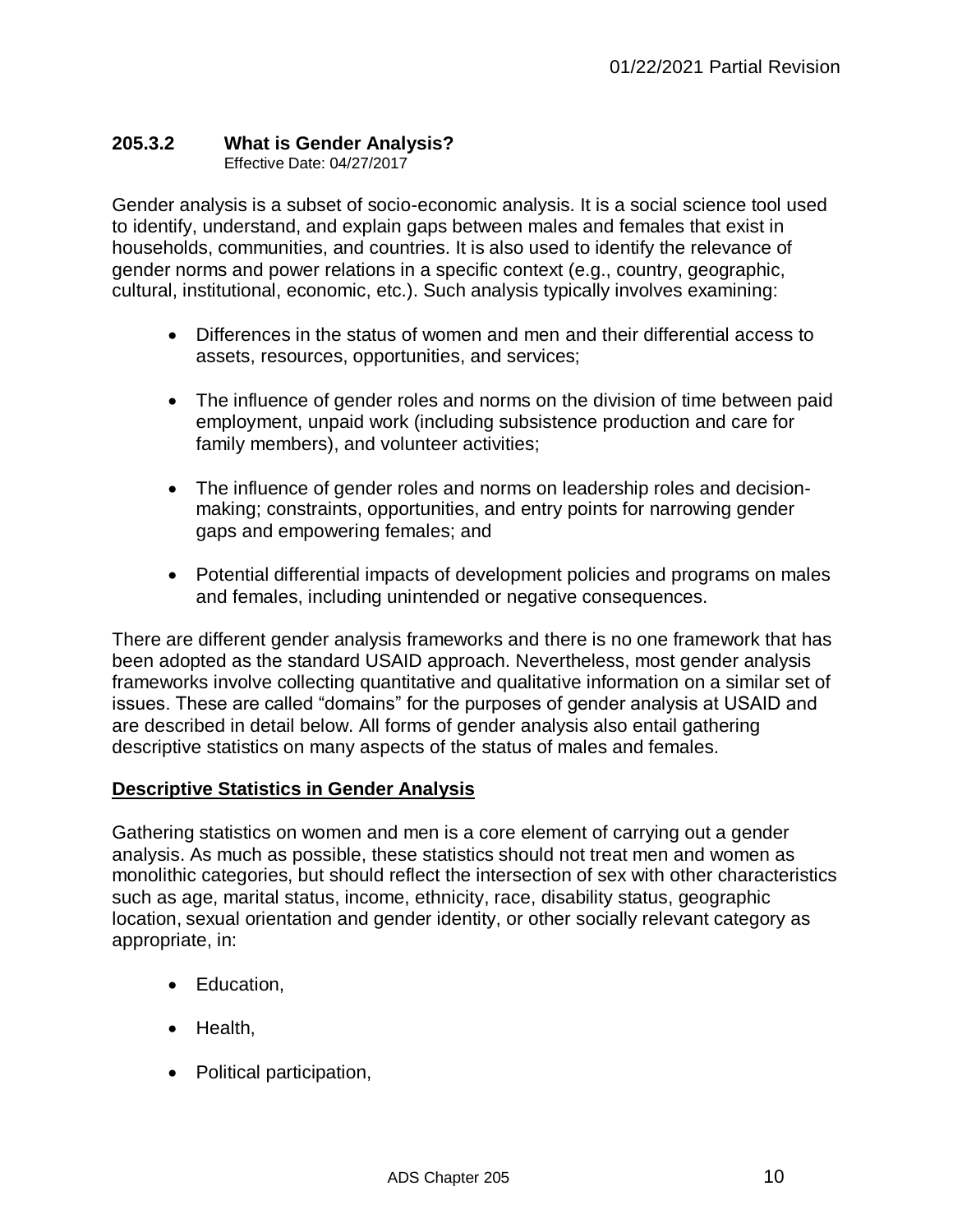- Economic activity and earnings,
- $\bullet$  Time use.
- Violence, and
- Other relevant domains.

It is important to understand the intersecting identities a person has in order to capture the extent to which they may or may not experience heightened marginalization or exclusion in society.

Statistics disaggregated by sex should be collected and reported separately in two different categories (male or female) or fashioned into ratios or absolute or relative gaps to show the status of females relative to males. Indicators pertaining to either males or females only should also be included, for instance, those measuring progress toward women's participation and leadership.

## **Domains to Include in Gender Analyses**

Missions and OUs must consider as many of the domains listed below as possible when gathering data and information for their gender analyses.

**Laws, Policies, Regulations, and Institutional Practices that influence the context in which men and women act and make decisions:** Laws include formal statutory laws and informal and customary legal systems. Policies and regulations include formal and informal rules and procedures adopted by public institutions for making decisions and taking public action. Institutional practices can be formal or informal and include behaviors or norms related to human resources (hiring and firing), professional conduct (workplace harassment), and the like.

The gender analysis should identify the extent to which laws, policies, regulations, and institutional practices contain explicit gender biases (e.g., explicit provisions that treat males and females differently; laws and regulations that criminalize and/or restrict individuals on the basis of their gender identity or expression) or implicit gender biases (e.g., the different impacts of laws, policies, regulations, and practices on men and women because of different social arrangements and economic behavior). The analysis should also identify when key gender-related legislation (e.g., laws on nondiscrimination, gender equality, gender-based violence, sexual harassment) is absent.

**Cultural Norms and Beliefs:** Every society has cultural norms and beliefs (often expressed as gender stereotypes) about what are appropriate qualities, life goals, and aspirations for males and females. Gender norms and beliefs are influenced by perceptions of gender identity and expression and are often supported by and embedded in laws, policies, and institutional practices. They influence how females and males behave in different domains and should be explicitly identified in the gender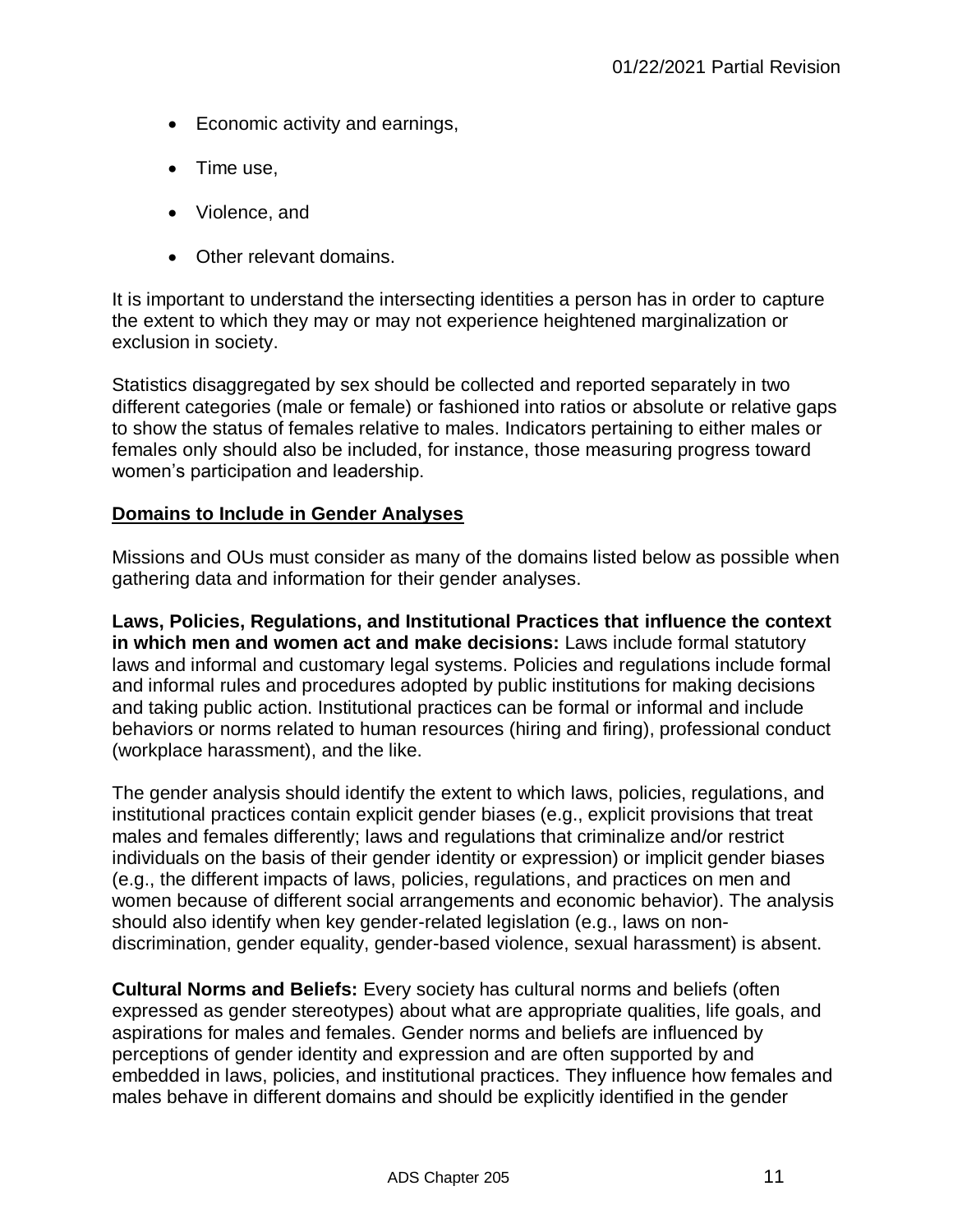analysis at the country level and especially in project design because they affect potential participation of males and females in project activities.

**Gender Roles, Responsibilities, and Time Use:** The most fundamental division of labor within all societies is between productive (market) economic activity and reproductive (non-market) activity. This is the central social structure that characterizes male and female activity. Gender analysis should examine what males and females do in these spheres, including roles, responsibilities, and time use during paid work, unpaid work (including care and other work in the home), and community service to get an accurate portrait of how people lead their lives and to anticipate potential constraints to participation in development projects.

**Access to and Control over Assets and Resources:** A key component of gender analysis is an examination of whether females and males own and/or have access to and the capacity to use productive resources – assets (land, housing), income, social benefits (social insurance, pensions), public services (health, water), technology – and information necessary to be a fully active and productive participant in society. Analysis of this domain may also include an examination of how a society's acceptance (or lack thereof) of individuals' gender identity and/or expression may influence their ability to access and control resources. While gender gaps in access to resources can be identified at the country level, they are especially important at the project and activity levels.

**Patterns of Power and Decision-making:** This domain of gender analysis examines the ability of women and men to decide, influence, and exercise control over material, human, intellectual, and financial resources, in the family, community, and country. It also includes the capacity to vote and run for office at all levels of government. Analyses should examine to what extent males and females are represented in senior level decision-making positions and exercise voice in decisions made by public, private, and civil society organizations. Issues of power often cross-cut the other domains of gender analysis as well.

# **Data Gathering Methods**

In carrying out the gender analysis at the country level and for project designs, Development Objective (DO) and project teams must consult with a wide variety of key stakeholders (including intended beneficiaries of programming). Consulting with local academic institutions, civil society organizations, and think tanks is important, as they are often aware of the local context and can provide access to unpublished information. The gender analysis should also rely on multiple resources, including country-level gender analysis performed by the government and other donors or academics as well as:

- Regional or sectoral gender analyses;
- Official national- and regional-level data and statistics;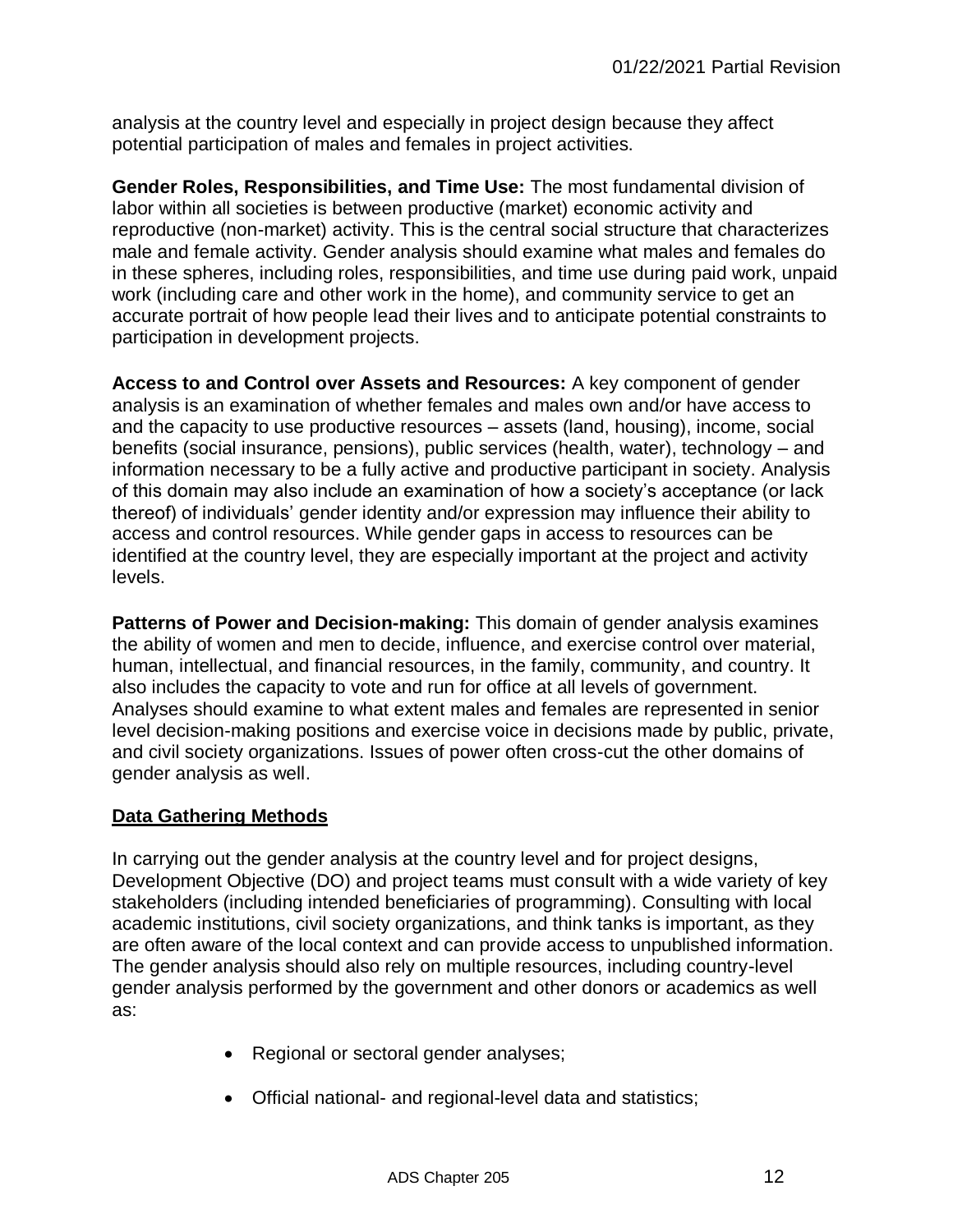- Relevant public data from USAID projects and activities;
- Periodic reports to United Nations (UN) human rights committees; and
- Shadow reports and reports by UN and regional intergovernmental organizations, non-governmental organizations (NGOs), and implementers.

# **The Gender Analysis Report**

The primary function of the domains of gender analysis is to serve as a frame to identify the questions that will be most relevant for revealing key gender issues, gaps between men and women, and areas in which women and girls are dis-empowered. The domains should not be viewed as stovepipes and in some cases, content relevant to two or more domains may overlap. The answers to the questions that result from considering the domains will yield the content of the gender analysis and lead to associated recommendations about how USAID's work can address the issues that have been revealed. The findings of the gender analysis must be reflected in a written report. While an OU may wish to organize the content of the written gender analysis report by the domains, this is not a requirement.

## **Gender Analysis at Different Levels**

While gender analysis is required for both country strategies and projects, and in some cases for activities as well (see **[ADS 201](http://www.usaid.gov/ads/policy/200/201)**), the scope of this analysis will differ depending on the level of focus. At the strategy (e.g., CDCS) or country level, the analysis should identify the macro or sectoral level societal gender inequalities or obstacles to female empowerment so that gender equality and female empowerment can be reflected in an Operating Unit's (OUs):

- CDCS Goal,
- Development Objectives (DOs), and
- Intermediate Results (IRs) and sub-Intermediate Results.

At the project level, the gender analyses should dig deeper and identify the:

- Relevant gaps in the status and anticipated levels of participation of women and men (including age, ethnicity, disability, location, etc.) that could hinder overall project outcomes;
- Differences in the status of women and men (e.g., economic, political, etc.) that could be addressed as a result of the project; and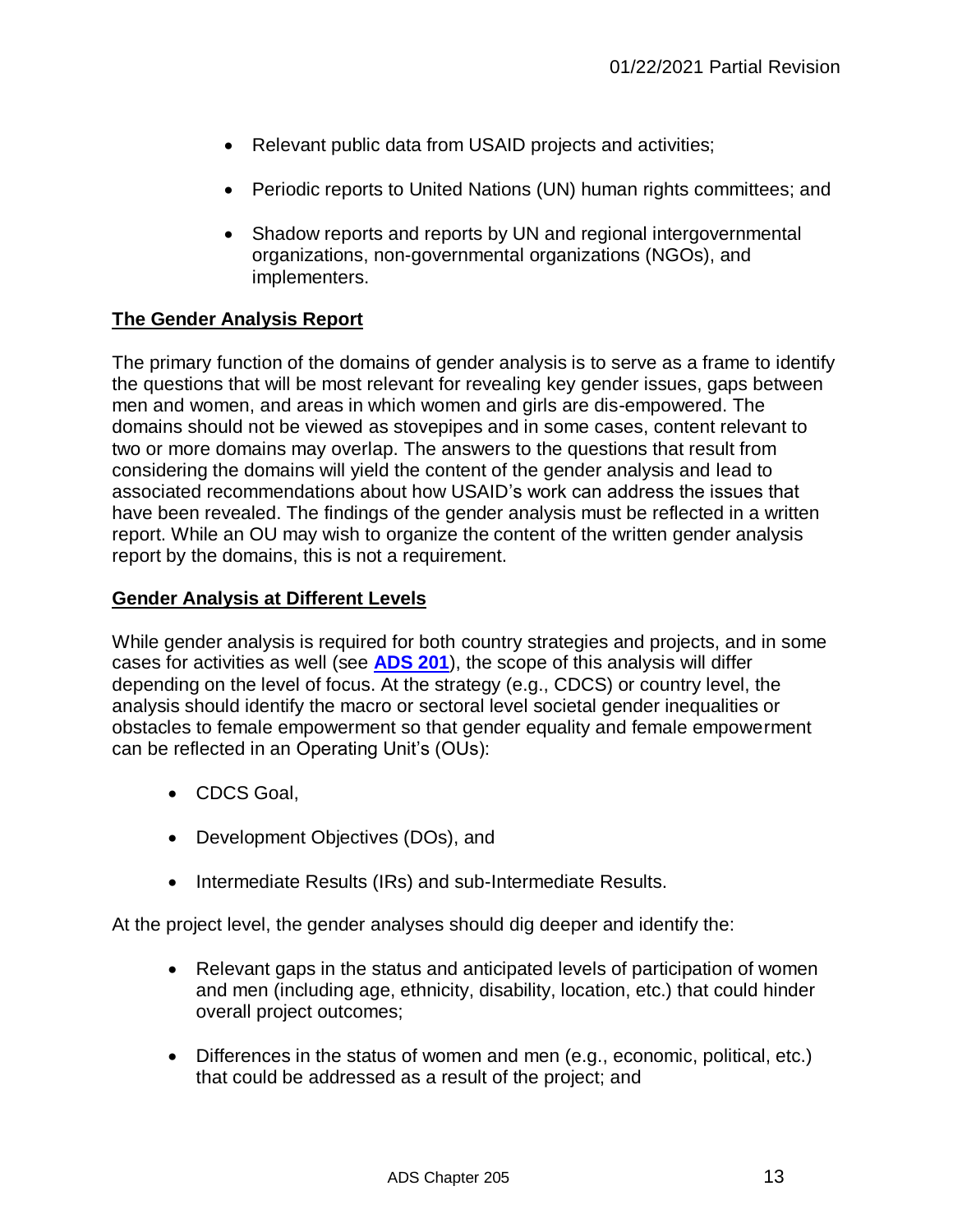Possible differential effects the project might have on men and women.

At this level, gender analysis should influence the project design to ensure that it explicitly addresses any disparities and includes actions to reduce the gaps and inequalities that are revealed. Results from a gender analysis may also lead an OU to build in project components that specifically focus on empowering women and girls, if the analysis suggests that this is important for achieving the Project Purpose and related results.

If a gender analysis is carried out at the activity level, the same domains of analysis should be employed, but the analysis should have a narrower focus than a project-level gender analysis. A gender analysis at this level should detail key gender inequalities and suggest ways that the activity could narrow or close gender gaps, address inequalities, and/or empower women and girls in the specific sectors or areas that will be addressed by the activity. The analysis should also examine anticipated levels of and possible barriers to participation of men and women in the activity and whether/how the activity might affect men and women differently. The findings and recommendations of the analysis should inform and be integrated into the activity design, associated performance indicators, and related award documents.

Operating Units often conduct or commission topic- or sector-specific analyses or assessments for project design, including for instance, a youth analysis, or a democracy, rights, and governance analysis or an economic growth assessment. Such analyses/assessments should apply the same principles of country- and project-level gender analyses (e.g. to include a robust discussion of the different roles, human rights, responsibilities, and entitlements of males and females and other gender-related issues that are relevant to each topic/sector).

#### **205.3.3 Gender Analysis and Integration in the CDCS Process** Effective Date: 04/27/2017

Gender analysis is a mandatory analysis for Country Development Cooperation Strategies (CDCS) (see **[ADS 201](http://www.usaid.gov/ads/policy/200/201)** and **ADS 201mag, [Regional and Country](http://www.usaid.gov/ads/policy/200/201mag)  [Development Cooperation Strategy \(R/CDCS\) Development and Approval](http://www.usaid.gov/ads/policy/200/201mag)  [Process](http://www.usaid.gov/ads/policy/200/201mag)**). GenDev, in partnership with Washington and Mission-based Gender Advisors and Points of Contact, provides advice on gender integration throughout the CDCS process (see ADS 201.3.2.2, section J). Missions should spell out the timeline and plans for carrying out the gender analysis during Phase One of the CDCS process and finalize the analysis during Phase Two so that the findings can be applied and integrated into the draft of the full CDCS that is developed in Phase Three. If the precise timing of the analysis permits, the analysis should inform the Results Framework (RF) developed during Phase Two as well. Reviewers should consider and provide feedback about the extent to which gender is integrated in the RF paper and flag gender as a significant issue or concern, if appropriate.

The areas of the country-level gender analysis are the same as those described above in **205.3.2**. The analysis must provide country and sector-level quantitative and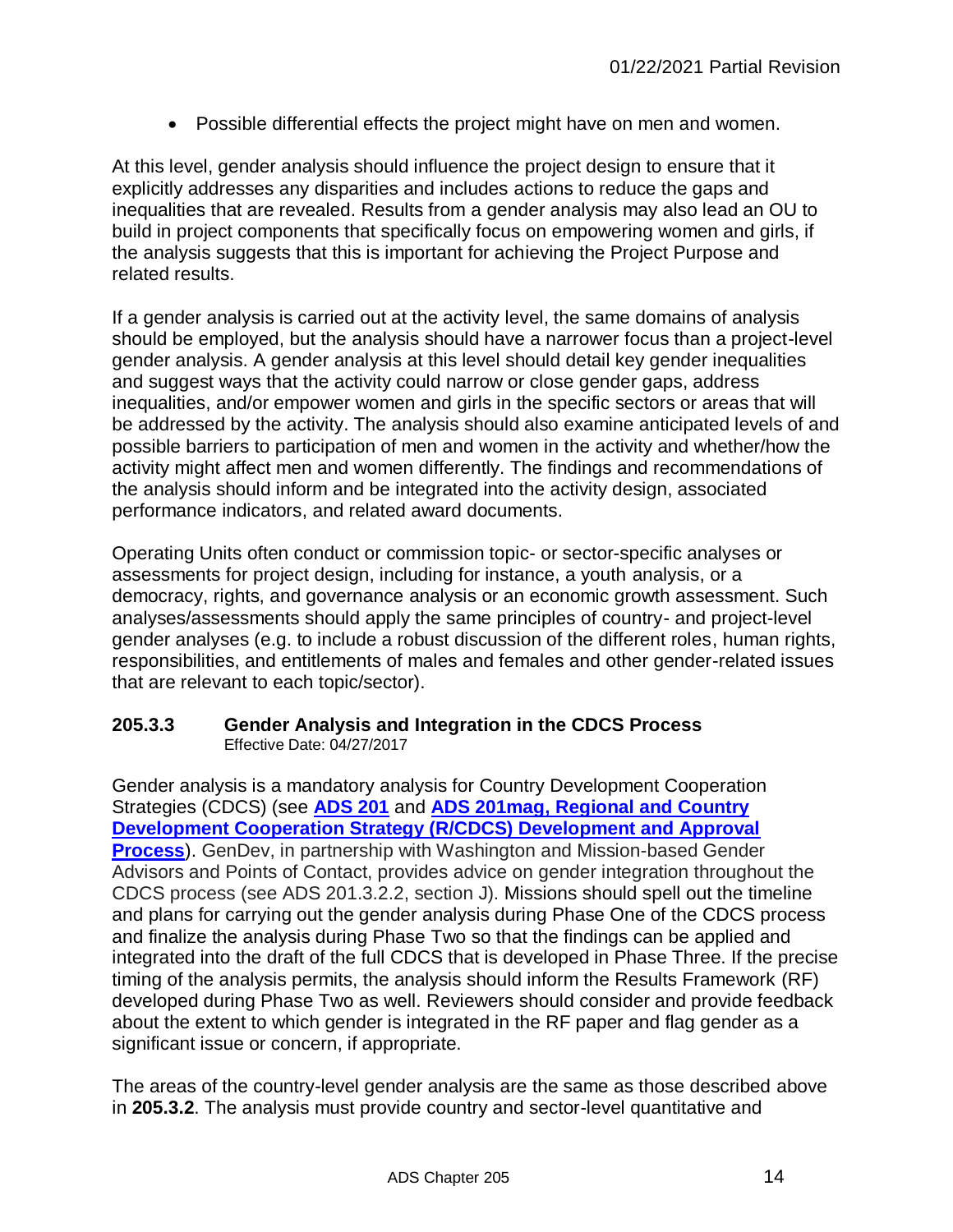qualitative information on the key gender gaps in each of the domains described in section **205.3.2** at the country level and in specific sectors where Mission resources are likely to be concentrated.

At this level, the analysis should, to the extent possible, also provide information about groups of women or men that are particularly disadvantaged or that have strong unmet needs for empowerment (e.g., lesbian, gay, bisexual, transgender and intersex [LBGTI] persons, women from marginalized ethnic groups, women with disabilities, and so forth).

It is not sufficient for CDCS documents to simply represent gender as a "cross-cutting issue" that is described in a separate, single paragraph or section somewhere in the text of the CDCS. Rather, the findings of the gender analysis must inform and be incorporated into all sections of the CDCS. At the goal level, the CDCS narrative must discuss explicitly how the country strategy will contribute to the three outcomes specified in the **[Gender Equality and Female Empowerment Policy](https://www.usaid.gov/sites/default/files/documents/1865/GenderEqualityPolicy_0.pdf)**:

- **1.** Reductions in gaps between males and females in access to/control over economic, political, and social resources;
- **2.** Reductions in the prevalence of gender-based violence; and
- **3.** Reductions in constraints that prevent women and girls from leading, participating fully in, and influencing decisions in their societies.

The narrative of the Development Context, Challenges and Opportunities section that describes the development context, the most important challenges and opportunities facing the partner country, and identifies those areas that the Mission plans to address must include:

- Key sex-disaggregated statistics,
- Descriptions of gender gaps, and
- A brief profile of the status of women and men in terms of their leadership roles in society and the gender norms that should be taken into account.

In the Development Hypotheses and Results Framework section of the CDCS, DO and Intermediate Result (IR) narratives should identify the specific gender gap relevant to that DO/IR and a discussion of how closing those gaps will be achieved. In addition, the Results Framework Indicator Annex in the CDCS should include illustrative performance and context indicators that track progress in closing identified gender gaps or achieving female empowerment objectives. The Foreign Assistance Coordination and Tracking System (FACTs Info) includes eight Gender Equality and Female Empowerment indicators pertaining to gender equality, female empowerment, gender-based violence and women, peace and security. In addition, there are several other relevant indices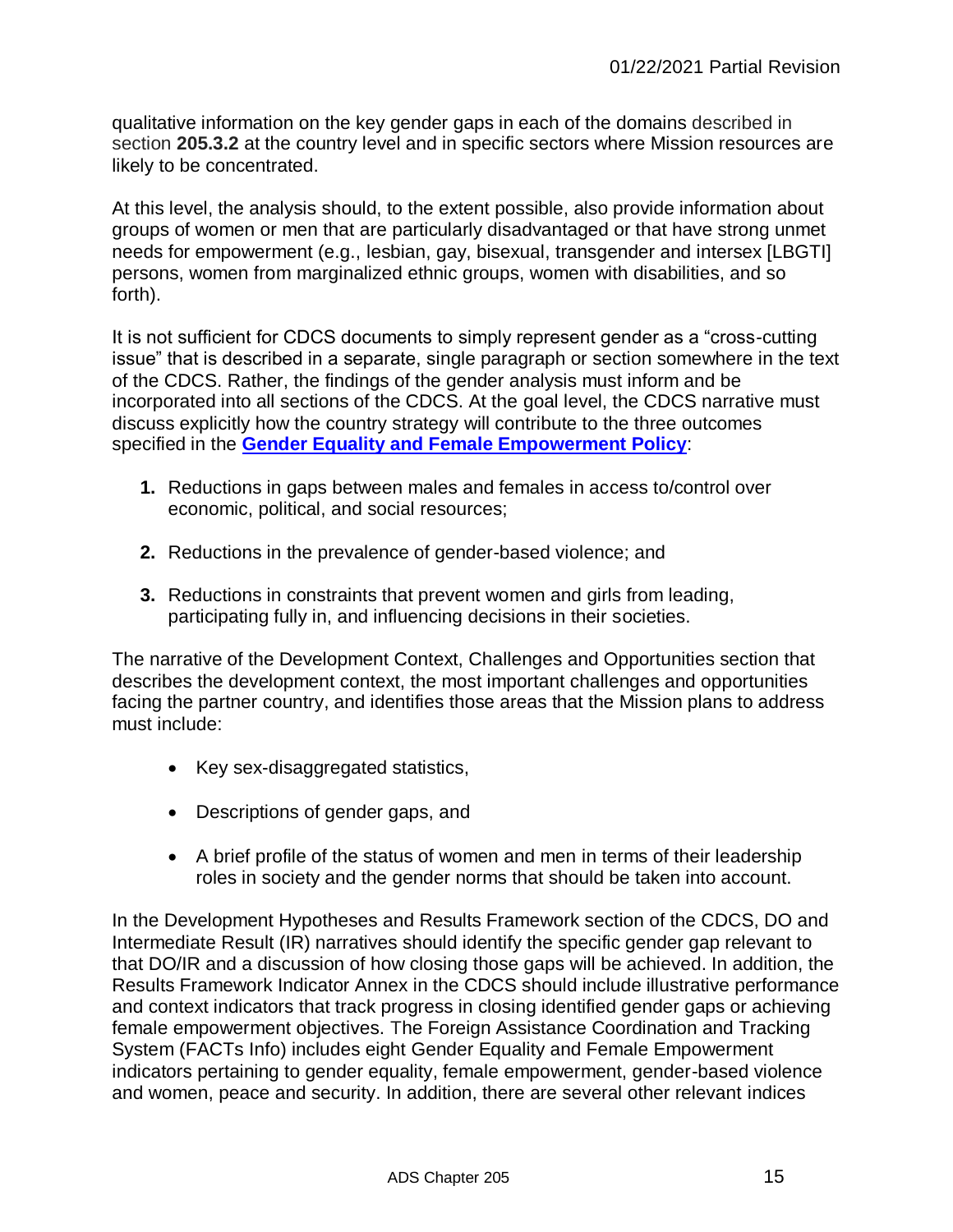and indicators used by Presidential Initiatives and other sector specific indicators in FACTS Info (see **205.3.9.2**). Missions may also develop custom indicators to track progress in closing gender gaps to complement the standard indicators.

Missions may choose to have a DO (or an IR) that specifically addresses gender inequalities or seeks to empower women (see the **[USAID Gender Equality and](https://www.usaid.gov/sites/default/files/documents/1865/GenderEqualityPolicy_0.pdf)  [Female Empowerment Policy](https://www.usaid.gov/sites/default/files/documents/1865/GenderEqualityPolicy_0.pdf)**). If a Mission opts to have a standalone DO that addresses gender inequality or female empowerment, the CDCS must explain how achieving gender equality and female empowerment is part of the overall development hypothesis of the strategy and how USAID will work together with other actors in a partner country to contribute to this result. In addition, the CDCS must incorporate that DO into the Results Framework with associated illustrative indicators at the IR and sub-IR level that capture progress toward the stated gender equality objectives. Illustrative indicators will be further refined and defined in the Mission's Performance Management Plan (PMP).

#### **205.3.4 Gender Analysis and Integration in Project Design** Effective Date: 04/27/2017

The Project Design Team, including technical and program office staff, must be substantially involved in the gender analysis process. Simply having a coordination function and providing a list of documents does not constitute active engagement. The Gender Advisor and/or Gender Point of Contact (POC), where applicable, takes a lead role in conducting or reviewing the mandatory project-level gender analysis (see **[ADS](http://www.usaid.gov/ads/policy/200/201)  [201.3.3.1](http://www.usaid.gov/ads/policy/200/201)**). In Phase One: Project Design Planning (**[ADS 201.3.3.12](http://www.usaid.gov/ads/policy/200/201)**), the team should make a plan for conducting the gender analysis and discuss it in the Plan for Conducting Analyses section of the Project Design Plan. If gender is a major focus of the project, this should be articulated in the Preliminary Project Purpose. When possible, the section on the Plan for Engaging Local Actors should include relevant incountry civil society or government organizations working on gender issues.

In Phase Two: Project Design (**[ADS 201.3.3.13](http://www.usaid.gov/ads/policy/200/201)**), the Project Design Team will review the results of the gender analysis, along with other analyses, and use these when developing the theory of change that describes how the Project Purpose will be achieved. The project-level gender analysis should identify:

- Relevant gender gaps in the status and anticipated levels of participation of women and men that could hinder the key results to be achieved by the project, as defined in the Project Purpose,
- Key gender inequalities or needs for female empowerment that could be addressed through the project, and
- Any potential differential effects (including unintended or negative consequences) on women and men.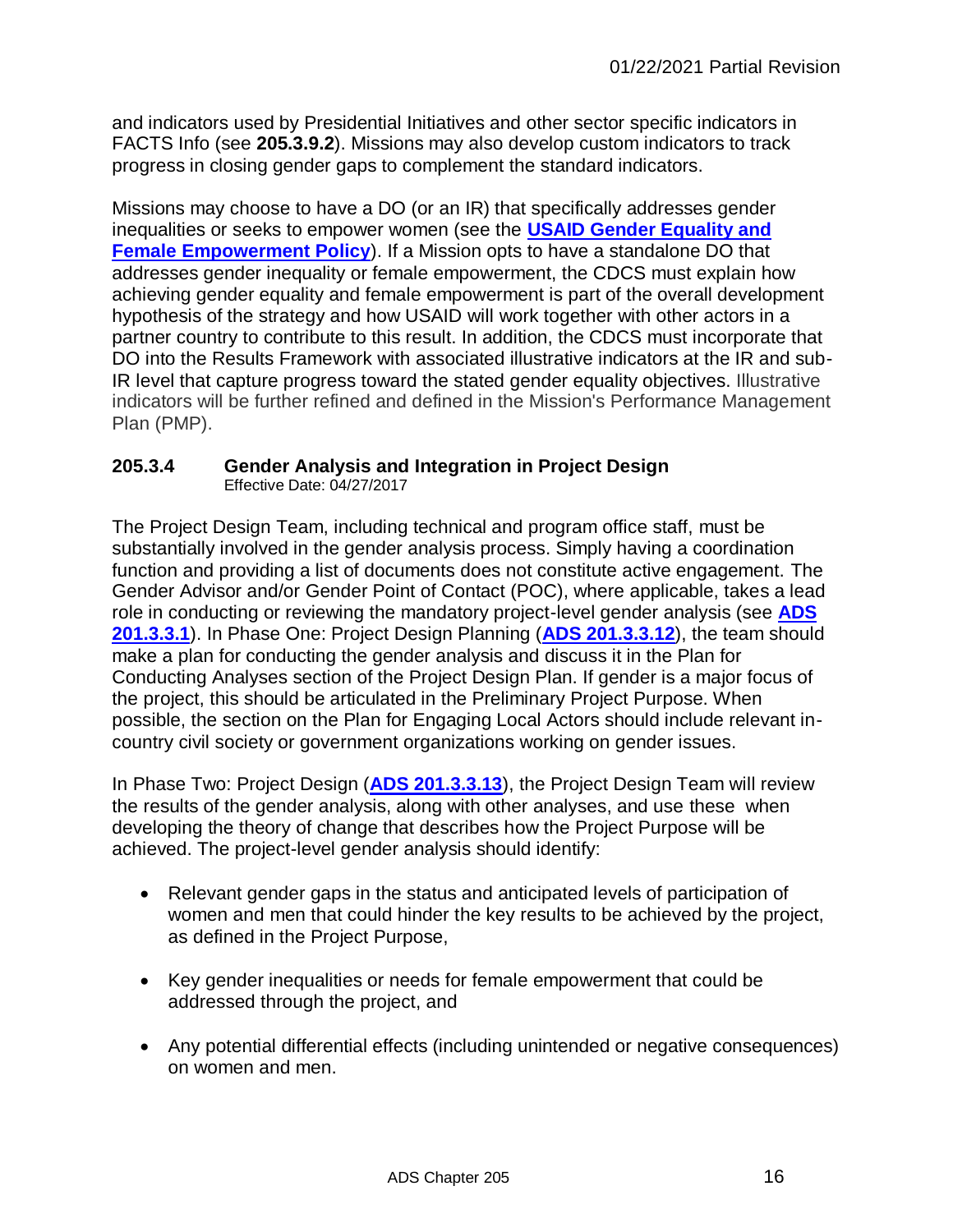Gender analysis at this level should include the types of qualitative and quantitative information described in **205.3.2**. To the extent possible, the information should reflect the intersection of sex and other characteristics such as age, marital status, income, ethnicity, race, disability, sexual orientation and gender identity, urban versus rural, and be focused on the geographic area of the project.

Similar to the CDCS, the findings of the gender analysis must be referenced throughout the PAD and addressed specifically in the:

- Project Purpose (if gender is a major focus of the project);
- Context section:
- Project Description;
- Summary of Conclusions from Analyses; and
- Project Monitoring, Evaluation and Learning (MEL) Plan.

The impact of gender should be discussed in the Project Description section, and when possible, included in the required Annex presenting a logic model or graphic display of the theory of change. All people-level indicators must be disaggregated by sex and appropriate gender-sensitive indicators should be included in the Project MEL Plan, as needed. The gender analysis should be uploaded to the **[Project Design Working](https://programnet.usaid.gov/working-groups/project-design-working-group)  [Group \(PDWG\) site](https://programnet.usaid.gov/working-groups/project-design-working-group)** on ProgramNet (see **[ADS 201.3.3.13](http://www.usaid.gov/ads/policy/200/201)** section E) and should also be submitted to the DEC (see **[ADS 540, USAID Development Experience](http://www.usaid.gov/ads/policy/500/540) [Information](http://www.usaid.gov/ads/policy/500/540)** for more information).

All Washington OUs that elect to approve the design of Washington-funded and managed activities through a PAD are required to conduct a gender analysis for those projects. Bureaus should document, in their standard Bureau operating procedures (or equivalent), when and how gender analysis will be carried out and the results integrated into designs and solicitation document. The Gender Advisor and/or Gender Point of Contact (POC), where applicable, takes a lead role in conducting or reviewing the mandatory project-level gender analysis. Project design teams must ensure that the findings and recommendations of any gender analyses are documented in the relevant approval document. If the project design team determines that gender is not an issue, as per the gender analysis, this must be stated in the approval document.

As outlined in **[ADS 201.3.3.13](http://www.usaid.gov/ads/policy/200/201)**, for PADs, final clearances from individuals in some roles are required, but the OU may opt to add additional clearances at its discretion. Although not required, it is a good practice to include the Bureau, Mission or Independent Office Gender Advisor or PoC on the clearance list.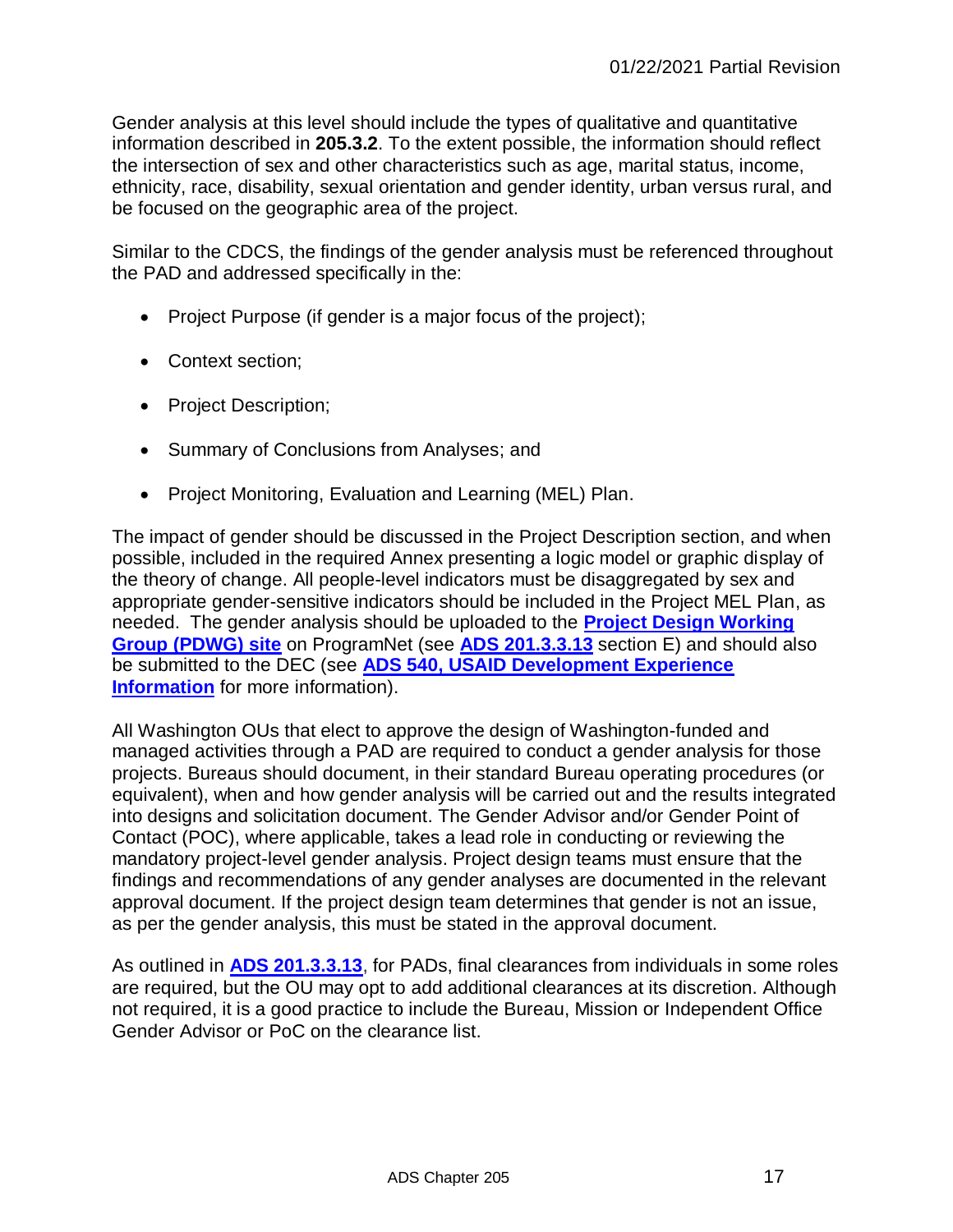## **205.3.5 Gender Analysis and Integration in Activity Design** Effective Date: 04/27/2017

## **A. Activities approved through a PAD Approval Memorandum, or Amendment Thereto**

A project level gender analysis should be specific enough to provide insights about key gender gaps and needs for increased gender equality related to each of the activities (i.e. implementing mechanisms) that will eventually be implemented under the Project Appraisal Document (PAD). If, however, the PAD gender analysis is too broad or framed at too high a level to be useful for designing the individual subordinate activities, then supplementary gender analysis must be conducted at the activity level. If, in implementation, learning occurs that leads to a substantial revision of the project or activity, additional gender analysis may be required.

The Program Office or Project Design Team, in consultation with the relevant Gender Advisor or PoC, is responsible for deciding whether additional gender analyses are required for activities that are linked to PADs. Both field Missions and OUs in Washington must ensure that a gender analysis, sufficient for the purposes of integrating gender at the implementing mechanism level, has been carried out. The results of the gender analysis must be integrated into related solicitations.

# **B. Standalone activities approved through an Activity Approval Memorandum**

With few exceptions, a gender analysis must also be carried out for all standalone programmatic activities that are designed independently and/or are not covered by or linked to a PAD, whether in Washington or the field, with some flexibility in how this requirement is addressed.

Missions and Washington OUs must document in the Activity Approval Memorandum (AAM) the ways gender has been incorporated into the solicitation and is expected to be incorporated in the application/proposal to ensure that preobligation requirements for gender and the requirements for solicitations (that are described in **205.3.5.b**) are met.

Planners of non-programmatic management or support activities are not required to carry out a gender analysis (see ADS 201.3.3.3 for more information on the exemption of Mission Awards for Management and Support Services from the project design process) although it is good practice to ensure that staff who is hired through such mechanisms have relevant gender expertise when relevant.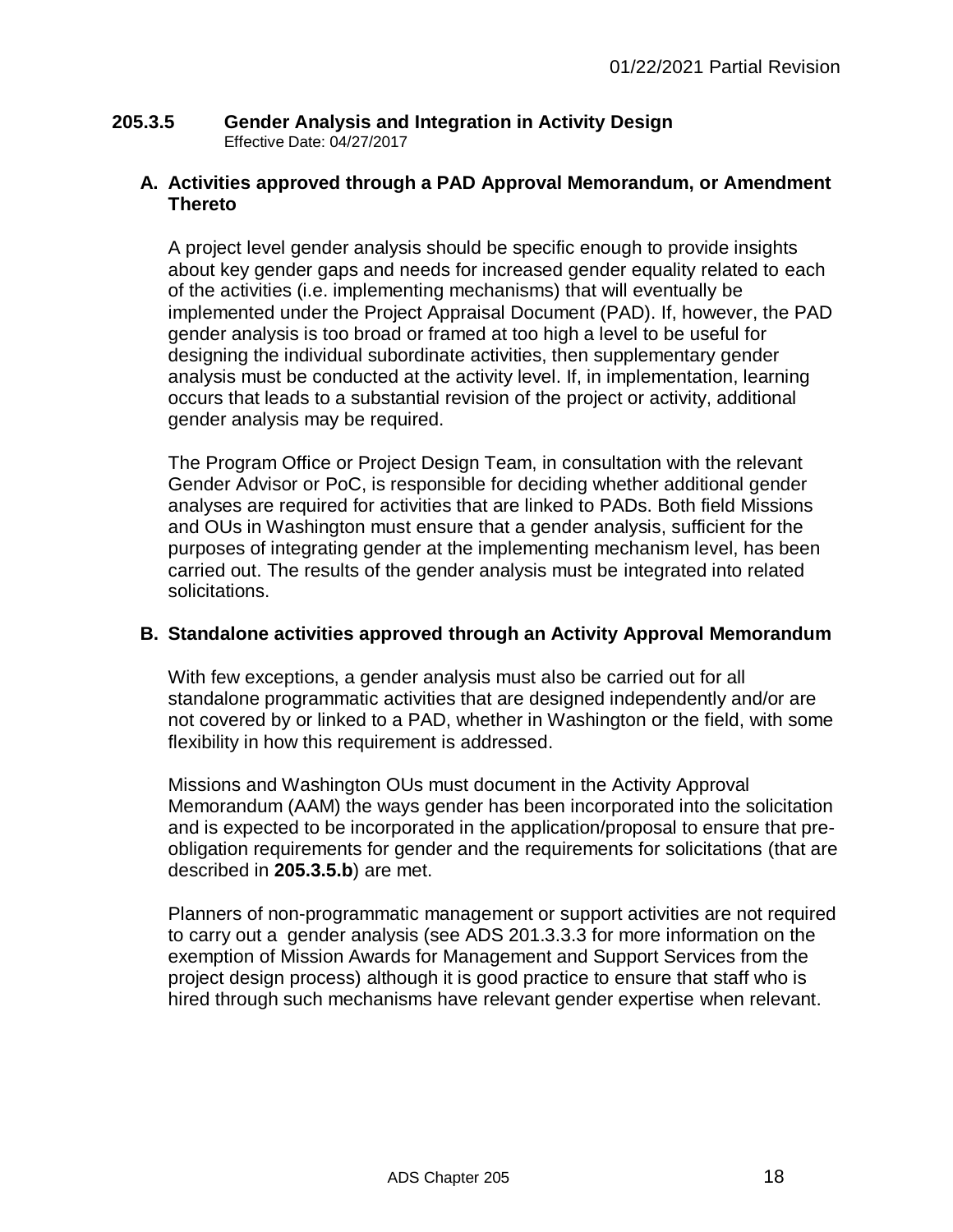#### **205.3.6 Gender Integration in Solicitations** Effective Date: 01/22/2021

Integrating gender equality and female empowerment objectives, activities, and indicators into solicitations can be accomplished in a variety of ways. The most important aspect is that the relationship of gender equality and female empowerment to the activity purpose is:

- Spelled out in the problem statement,
- Reflected in activity design and budget,
- Indicated by the requirement for staff expertise in gender integration,
- Tracked by qualitative or quantitative indicators in performance monitoring, and
- Addressed in the evaluation plan and reporting requirements.

Regardless of the mechanism, design teams must reflect the findings of the gender analysis, which was conducted for the project/activity, in the different components of the solicitation (e.g., the Statement of Work (SOW) and Program Description (PD), project deliverables, key personnel requirements, and monitoring, evaluation, and reporting requirements). Design teams must ensure that evaluation criteria reflect how well gender equality issues are incorporated throughout the application or proposal rather than creating one separate, general sub-criterion.

The design team must include a statement as part of the Global Acquisition and Assistance System (GLAAS) requisition package that:

- Clearly indicates how the results of the gender analysis are incorporated throughout the SOW or PD, deliverables, monitoring and evaluation (M&E) procedures, and reporting requirements; or
- Gives a rationale for why gender inequality is not an issue for the particular activity to be implemented through the requested contract action. The rationale must be determined by the gender analysis cleared by the Director of the requesting office and the Program Office Director, and included in the appropriate approval document.

If neither of these is in the procurement request, the Contracting/Agreement Officer (CO/AO) must notify the project team that s/he is unable to take further action on the request until the required documentation is received.

The table below provides illustrative questions for project teams to consider when drafting the technical components of the solicitation and for CO/AOs to use when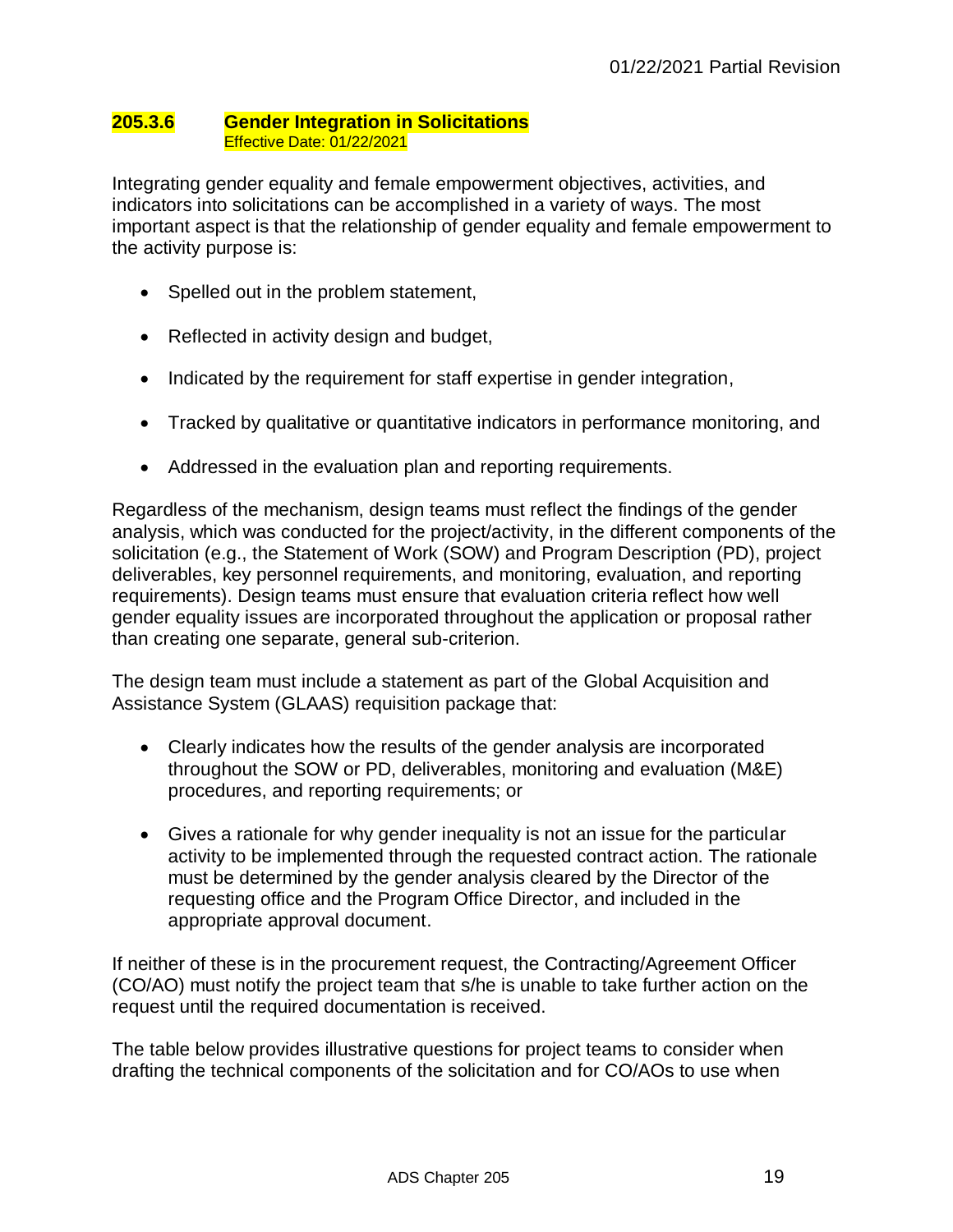reviewing draft solicitations to determine whether gender has been appropriately integrated.

| <b>Section of RFP/RFA</b>                                                                                 | <b>Illustrative Questions</b>                                                                                                                                                                                                                                                                                                                                                                                                                                                                                                                                                                                                                                                                                                                                                                                                     |
|-----------------------------------------------------------------------------------------------------------|-----------------------------------------------------------------------------------------------------------------------------------------------------------------------------------------------------------------------------------------------------------------------------------------------------------------------------------------------------------------------------------------------------------------------------------------------------------------------------------------------------------------------------------------------------------------------------------------------------------------------------------------------------------------------------------------------------------------------------------------------------------------------------------------------------------------------------------|
| <b>Background</b>                                                                                         | Does the solicitation spell out the specific gaps that<br>exist between males and females with respect to the<br>problem that is being addressed and relevant to<br>project outcomes?<br>Does it indicate what opportunities there are to<br>promote women's leadership and empowerment as a<br>result of the project?<br>Does the solicitation explain or indicate potential<br>causes of the identified gaps?                                                                                                                                                                                                                                                                                                                                                                                                                   |
| <b>Statements of Work,</b><br><b>Statements of Objective</b><br>and Performance Work<br><b>Statements</b> | Is the Implementing Partner required to conduct a<br>$\bullet$<br>more detailed gender analysis prior to or at an early<br>stage of project implementation?<br>Does the SOW require the contractor to develop<br>standalone or integrated activities to ensure that<br>projects are reducing the gaps between males and<br>females that were identified in the gender analysis that<br>was carried out in the context of project design and<br>addressing the unique needs and interests of males<br>and females?<br>Is the Implementing Partner required to develop a<br>gender action plan or gender strategy describing how<br>gender will be integrated into all phases of the work?<br>Does the SOW specify that the contractor must track<br>the differential impacts on male and female<br>participants in all activities? |
| <b>Program Descriptions</b>                                                                               | Does the Program Description sufficiently articulate<br>$\bullet$<br>how the proposed activity is expected to reduce<br>gender gaps or address the unique needs and<br>interests of males and females (consistent with those<br>that were identified in the gender analysis carried out<br>in the context of the project design)?                                                                                                                                                                                                                                                                                                                                                                                                                                                                                                 |
| <b>Monitoring and</b><br><b>Evaluation</b>                                                                | Does the solicitation include specific gender-sensitive<br>indicators that the Implementing Partner is expected to<br>use?<br>Are Implementing Partners encouraged to use one or<br>$\bullet$<br>more of the nine standard indicators on gender?<br>Are there strategies in place to monitor unintended<br>$\bullet$<br>consequences (such as gender-based violence)?                                                                                                                                                                                                                                                                                                                                                                                                                                                             |
| <b>Reporting</b>                                                                                          | Does the solicitation specify that reporting<br>$\bullet$<br>requirements include information on:                                                                                                                                                                                                                                                                                                                                                                                                                                                                                                                                                                                                                                                                                                                                 |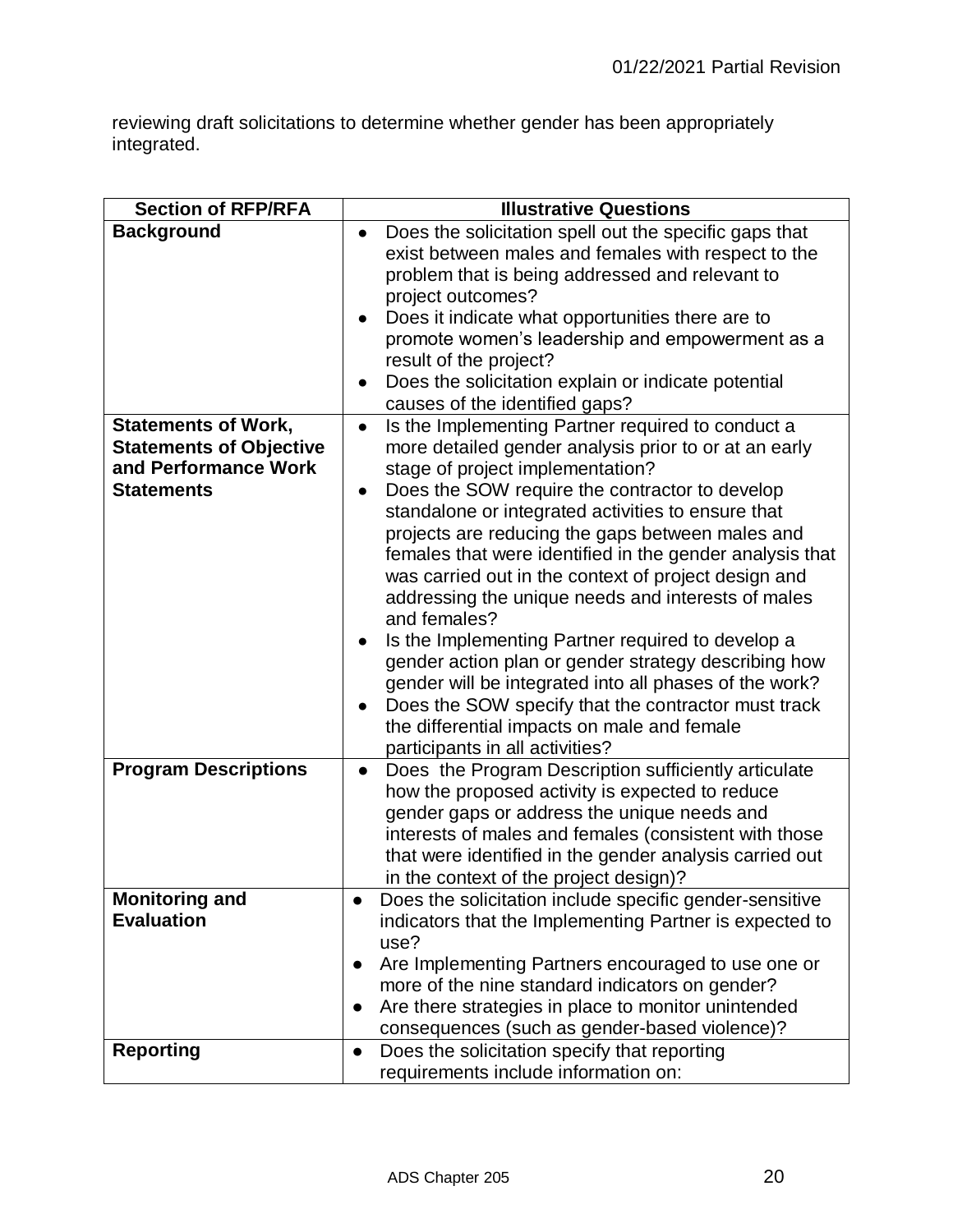| <b>Section of RFP/RFA</b>                                                                                         | <b>Illustrative Questions</b>                                                                                                                                                                                                                                                                                                                                                            |
|-------------------------------------------------------------------------------------------------------------------|------------------------------------------------------------------------------------------------------------------------------------------------------------------------------------------------------------------------------------------------------------------------------------------------------------------------------------------------------------------------------------------|
|                                                                                                                   | To what extent and how relevant gaps between<br>males and females were closed?<br>What new opportunities for women and men were<br>created?                                                                                                                                                                                                                                              |
|                                                                                                                   | What differential negative impacts on<br>males/females (such as increasing the risk of<br>gender-based violence) were addressed or<br>avoided?<br>What needs and gender inequalities emerged or<br>remain?                                                                                                                                                                               |
| <b>Personnel</b>                                                                                                  | Does the solicitation request a technical expert who<br>$\bullet$<br>has experience with gender integration in project<br>design and is knowledgeable about how to address<br>gender disparities and create opportunities for women's<br>leadership and participation within the particular<br>sectoral context, if such an expert is important for<br>ensuring optimal project results? |
| <b>Instructions to</b><br><b>Offerors/Applicants or</b><br><b>Preparation and</b><br><b>Submission Guidelines</b> | • Does the solicitation stipulate that Implementing<br>Partners highlight their capability to address gender<br>gaps and to empower females?<br>Does the solicitation request that Implementing<br>Partners illustrate how their organization is structured to<br>ensure that gender disparities will be deliberately and<br>adequately addressed in their programming?                  |
| <b>Evaluation or Selection</b><br><b>Criteria</b>                                                                 | • Does the solicitation state that Implementing Partners<br>will be evaluated on how well the proposal addresses<br>gender integration as described in the SOW/PD and<br>other sections of the solicitation, as appropriate?                                                                                                                                                             |

For technical assistance and additional guidance, program offices, technical teams, and Contracting/Agreement Officer Representatives (CORs/AORs) should consult the USAID Mission Gender Advisor, Bureau Gender Specialist, or the Gender Equality and Women's Empowerment Hub in the Bureau for Development, Democracy, and Innovation (DDI).

## **205.3.7 Gender Integration in Activity Implementation**

Effective Date: 04/27/2017

Gender integration does not end with activity design and solicitation but should continue throughout implementation. Missions have adopted many innovative practices designed to strengthen gender integration in activity implementation, including during the process of developing work plans.

AOR/CORs and Government Agreement Technical Representatives (GATRs) are responsible for ensuring that gender is being effectively taken into account in activity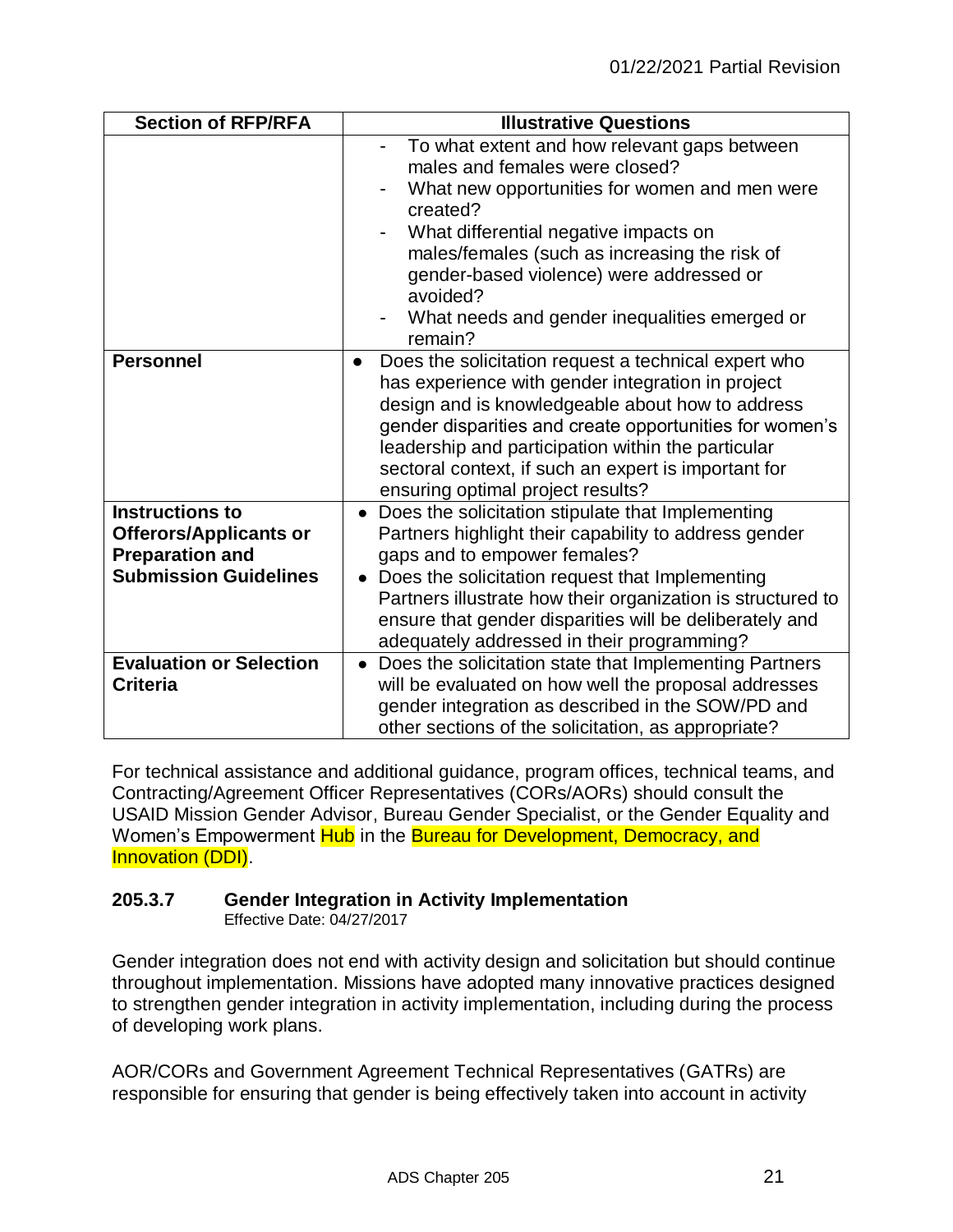implementation, in accordance with the terms of the award. Good practices include asking Implementing Partners to develop gender action plans or strategies describing how gender will be integrated into all phases of the work, when these were specified in the award. The AOR/COR/GATR must ensure that all people-level data that is gathered is sex-disaggregated, as required. It is good practice to gather other gender-sensitive data during activity implementation, to

- Ensure that Implementing Partners report on gender-related results in quarterly or other reports if relevant; and
- Ensure that any observed unintended gender-related consequences of the activity are being documented, and, if a viable solution exists, addressed.

Additionally, when staff at Missions or Washington OUs facilitate partners' meetings, working groups, and/or other collaborative activities, gender-related issues should be carefully considered when crafting the agenda and included when relevant, along with organizations doing related work.

The gender advisor or other technical staff with gender expertise in the relevant sector should provide the AOR/COR/GATR with the assistance needed to effectively integrate gender into activity implementation through regular communication, and, on occasions where this is useful, by accompanying the AOR/COR/GATR on site visits or meetings with Implementing Partners (IPs). If appropriate, the gender advisor or AOR/COR/GATR may link IPs to local networks of women leaders, women's rights organizations and other stakeholders in support of gender equality in order to better leverage these resources to reduce gender gaps through activity implementation. Finally, Mission staff may wish to consider whether gender should be addressed in trainings being facilitated as part of activity implementation.

# **205.3.8 Monitoring, Evaluation, and Learning**

Effective Date: 04/27/2017

USAID's Gender Equality/Female Empowerment and Evaluation Policies require rigorous monitoring and evaluation. In both performance monitoring and evaluation, OUs must:

- Collect sex-disaggregated data for all people-level indicators (see **[ADS](http://www.usaid.gov/ads/policy/200/201)  [201.3.5.7.g](http://www.usaid.gov/ads/policy/200/201)**);
- When relevant, develop performance and context indicators designed to track changes in key gender gaps from baseline to end-of-project or end-of-activity results; and
- Use appropriate qualitative and quantitative methodologies to gather and analyze relevant gender-sensitive data.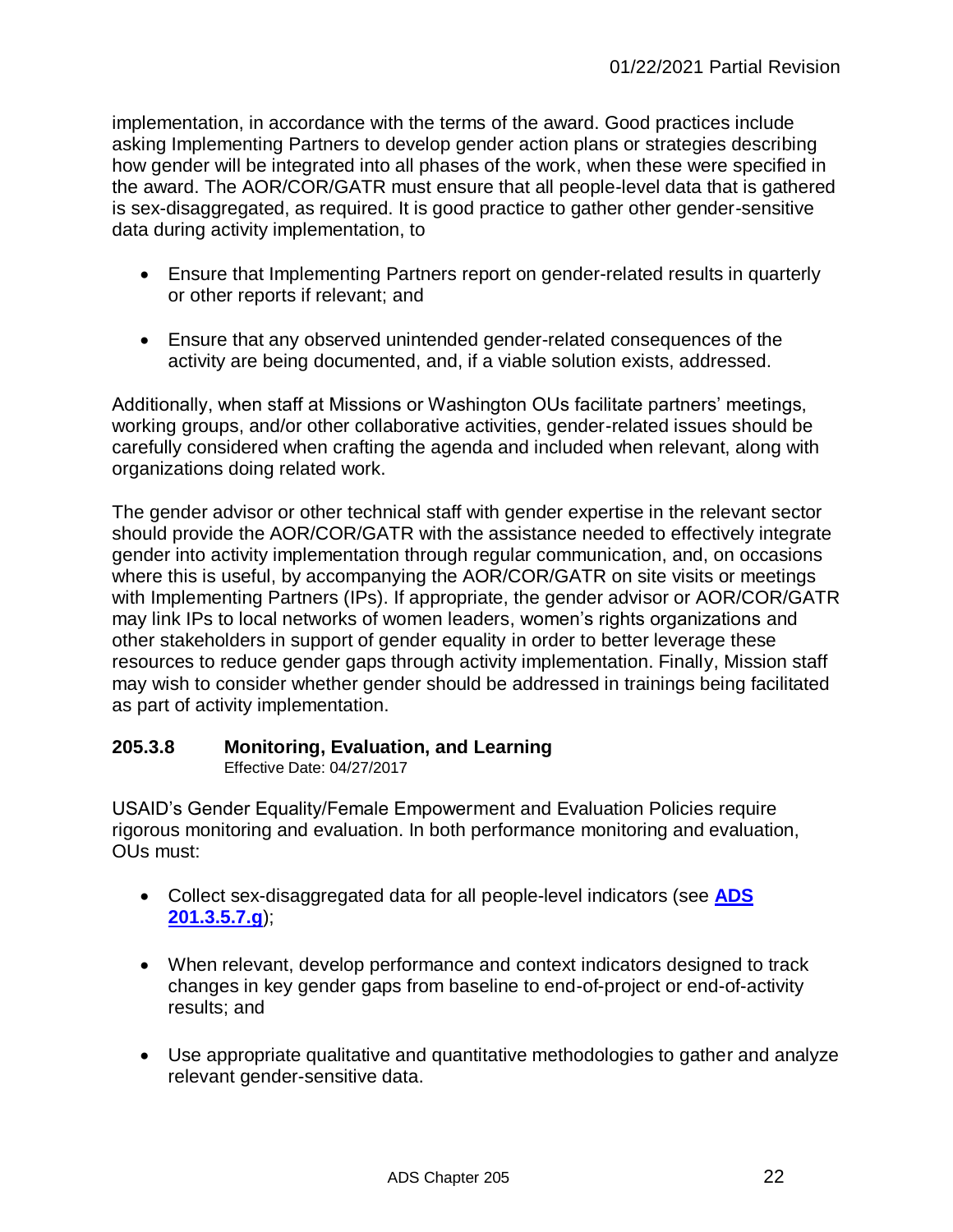The process of monitoring and evaluation also provides a critical opportunity to enable course correction, particularly when the CDCS or project design did not sufficiently address gender gaps and female empowerment.

## **205.3.8.1 Performance Monitoring**

Effective Date: 04/27/2017

As part of the on-going and routine review of performance indicator data, OUs should review progress toward meeting the three outcomes of the **[Gender Equality and](https://www.usaid.gov/sites/default/files/documents/1865/GenderEqualityPolicy_0.pdf)  [Female Empowerment Policy](https://www.usaid.gov/sites/default/files/documents/1865/GenderEqualityPolicy_0.pdf).** The information needed and data relevant to gender equality and female empowerment should be identified during strategy/project/activity planning and design and reflected in Mission Performance Management Plans (PMPs) and Project and Activity Monitoring, Evaluation and Learning (MEL) Plans.

Depending on how the OU is staffed, the Gender Advisor and/or Gender Points of Contact from technical teams should be actively involved in performance monitoring activities. Monitoring and Evaluation (M&E) Specialists and AORs/CORs should advise on the inclusion of gender-sensitive indicators in PMPs and Project and Activity MEL Plans, as appropriate. Gender-sensitive indicators are recommended for inclusion in PMPs and Project and Activity MEL plans but are not required.

The procedures for integrating gender into performance monitoring should be codified in the required Mission Order on Gender Integration and in Bureaus' operating procedures. Missions may also wish to address these issues in the required Mission Order on Performance Monitoring.

Missions and Washington Bureaus and Independent Offices (B/IOs) must:

- Develop indicators and set annual targets for tracking progress toward achieving gender equality and include them in the Mission-wide PMP and Project MEL Plans, as appropriate;
- Review Implementing Partners' proposed Activity MEL Plans (see **[ADS](http://www.usaid.gov/ads/policy/200/201)  [201.3.4.9](http://www.usaid.gov/ads/policy/200/201)**) and advise on the inclusion of a gender-sensitive approach to monitoring and gender-sensitive indicators, as appropriate;
- Review actual annual data against planned targets with attention to whether there are any gaps between the extent to which females and males are participating in and benefiting from projects and activities and discuss the findings with Implementing Partners (see **[ADS 201.3.4.10](http://www.usaid.gov/ads/policy/200/201)**). Performance Plan and Reports (PPRs) must detail gender equality and female empowerment results achieved in a reporting fiscal year (see **205.3.9.2**);
- Ensure that data for any sex-disaggregated and gender-sensitive indicators in the Mission-wide Performance Management Plan are routinely updated and available for use during Portfolio Reviews;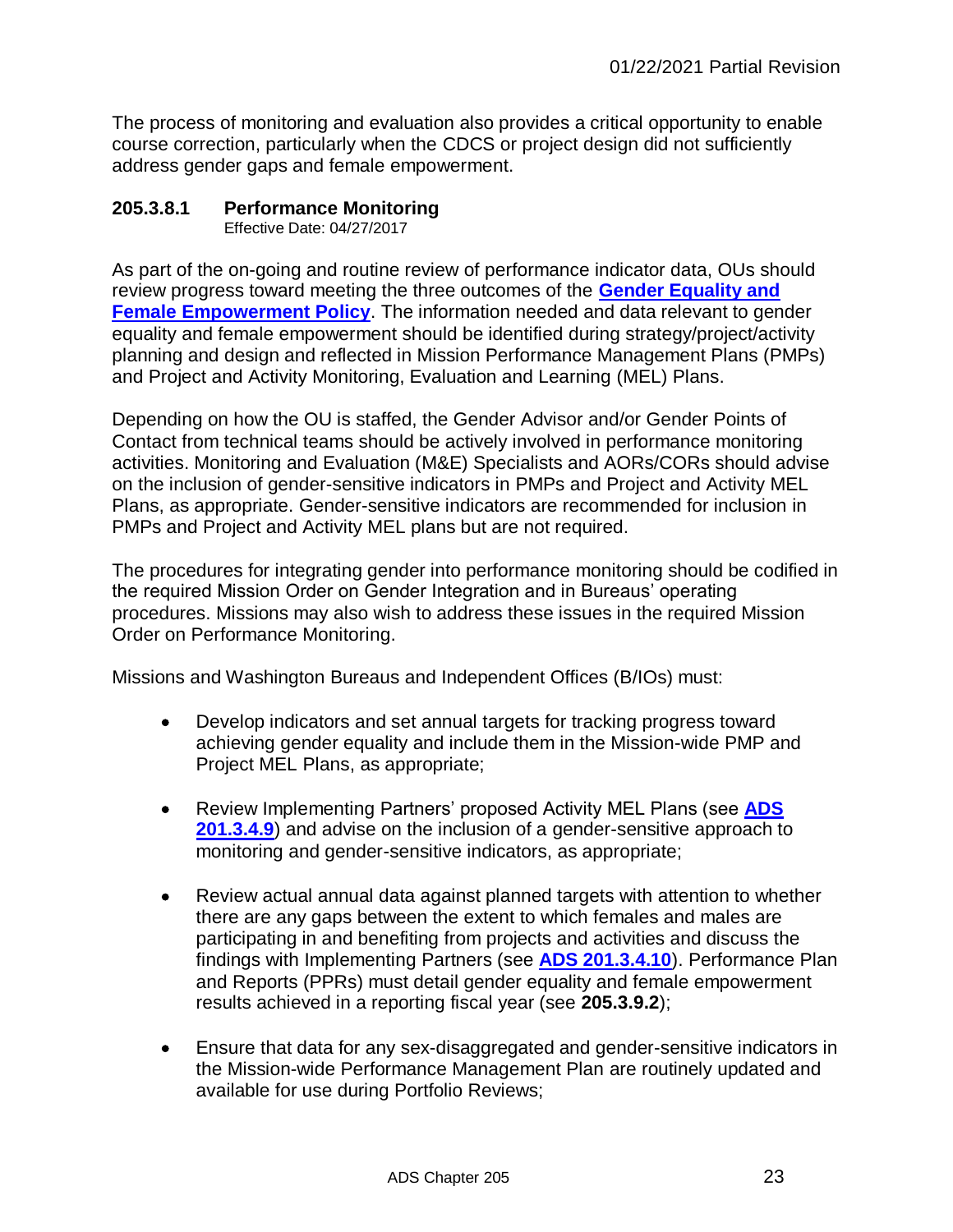- Ensure that Performance Plans and Reports detail gender equality and female empowerment results achieved in a fiscal year (see **205.3.9**);
- Analyze unexpected or unintended project or activity results (positive or negative) affecting females, males or both, and discuss the findings with Implementing Partners; and
- Take corrective action if there are problems with, or gaps in, data collection, analysis or use of gender-sensitive performance data.

#### **205.3.8.2 Evaluation**

Effective Date: 04/27/2017

Creating a gender-sensitive evaluation means that all stages of the evaluation reflect:

- **1.** An awareness that the degree and meaning of program participation, program results, and potential sustainability are shaped by gender;
- **2.** A recognition that explicit attention to gender issues must be integrated into the evaluation if gender equality objectives are to be addressed; and
- **3.** A commitment to examining the extent to which gender equality was achieved as a result of the program or project that was implemented. Without engendered evaluation, USAID will be unable to examine the extent to which its programming achieves positive results and improves quality of life for women as well as men; reduces gender gaps and empowers women and girls; and contributes to the high-level outcomes articulated in the Gender Equality/Female Empowerment Policy.

During the design phase of each project, Washington Bureaus and Missions will give consideration to the evaluations that will be undertaken, and may identify key evaluation questions, including those related to gender equality or female empowerment, at the outset (see **[ADS 201, Program Cycle Operational Policy](http://www.usaid.gov/ads/policy/200/201)**). During the planning phase for the evaluation, Washington Bureaus and Missions must identify all evaluation questions for which sex-disaggregated data are needed. All people-level indicators must be disaggregated by sex. Washington Bureaus and Missions should also consider whether key evaluation questions examine the extent to which closing gender gaps has improved project outcomes and/or whether the project has transformed gender norms, reduced gender gaps, or empowered women/girls across diverse sub-groups (e.g., different ages, disability status, marital status, etc.), where applicable.

Washington Bureaus and Missions should: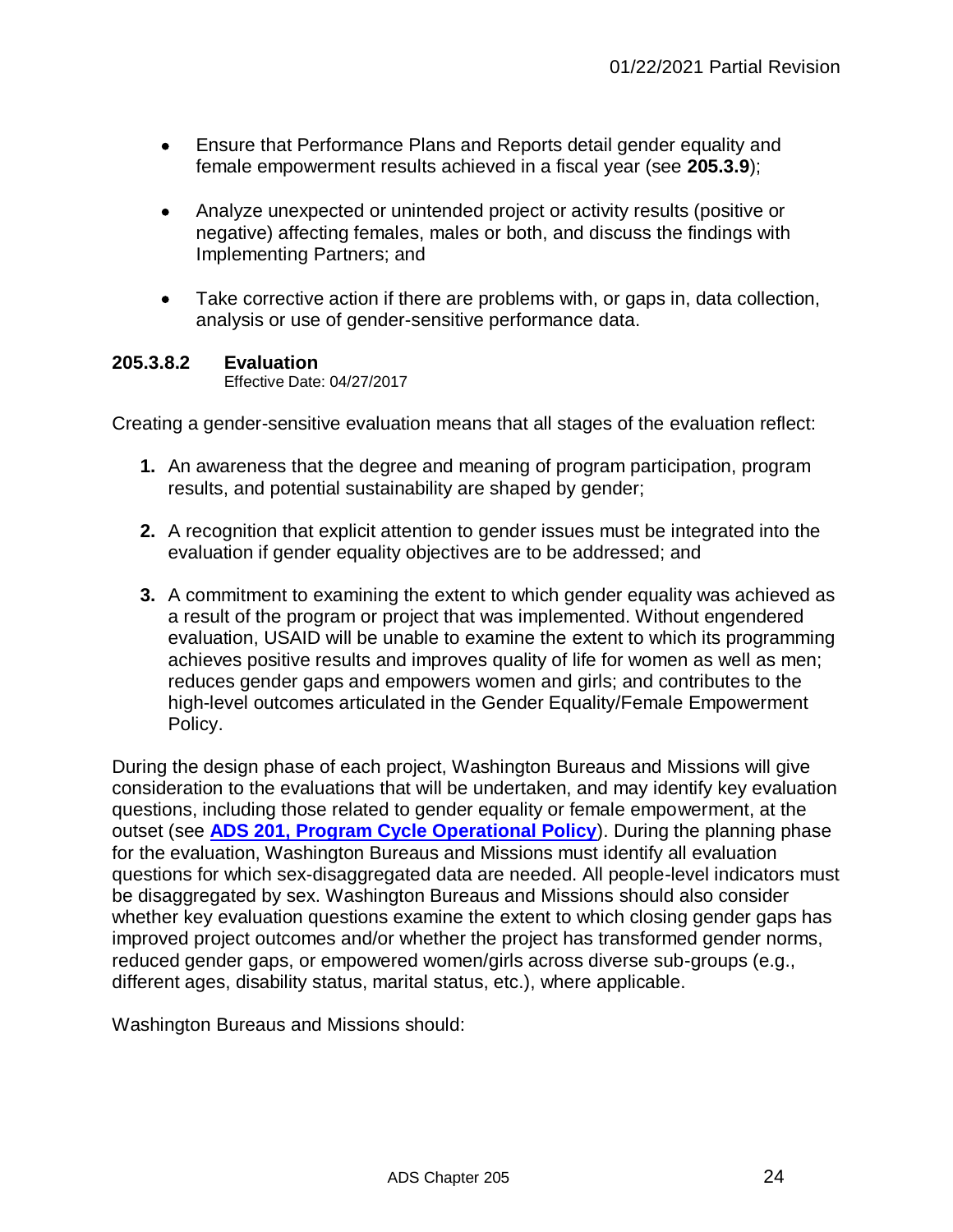- Strive to ensure that evaluation designs, methodologies, data collection, analyses and reports adequately capture the situations and experiences of both males and females.
- In developing the evaluation sub-section of a Project MEL Plan, consider evaluations that address whether gender norms have been transformed or gender gaps have been closed (see **[ADS 201.3.3.13](http://www.usaid.gov/ads/policy/200/201)**).
- Review Implementing Partners' proposed Activity MEL Plans (see **[ADS](http://www.usaid.gov/ads/policy/200/201)  [201.3.4.9](http://www.usaid.gov/ads/policy/200/201)**) to ensure that they include a gender-sensitive approach to evaluation, as appropriate.

Evaluation scopes of work must clarify expectations about the methodological and subject matter expertise of the evaluators, including expertise in gender analysis.

Good gender-sensitive evaluation practice is described in detail in **[How-To Note:](https://programnet.usaid.gov/library/how-note-engendering-evaluation-usaid)  [Engendering Evaluation at USAID](https://programnet.usaid.gov/library/how-note-engendering-evaluation-usaid)**.

## **205.3.8.3 Learning**

Effective Date: 04/27/2017

The Collaborating, Learning and Adapting (CLA) Plan in the Performance Management Plan should address the following four elements as they pertain to gender:

- **1.** Collaboration,
- **2.** Gaps in knowledge/areas for further gender analysis,
- **3.** Plans to assess progress made, and
- **4.** What resources will be contributed to these efforts.

The process of learning by using data and other information to oversee the progress of the activity, revisit assumptions, check for any unintended negative consequences, make decisions, and manage any course corrections allows for gender considerations to be addressed throughout the Program Cycle. Some opportunities to do this include strategic portfolio reviews; mid-course stock-takings; partner discussions; site visits; and using gender-related findings from monitoring data, evaluations and analyses in new design and adaptive management approaches (see **[ADS 201.3.5.23](http://www.usaid.gov/ads/policy/200/201)**).

#### **205.3.9 Gender Integration in Operational Plans and Performance Plans and Reports**  Effective Date: 04/27/2017

The Department of State and USAID policy requires Washington and field-based Operating Units to report on gender equality and women's empowerment in budgets and performance plans and reports. In Operational Plans (OPs) and Performance Plan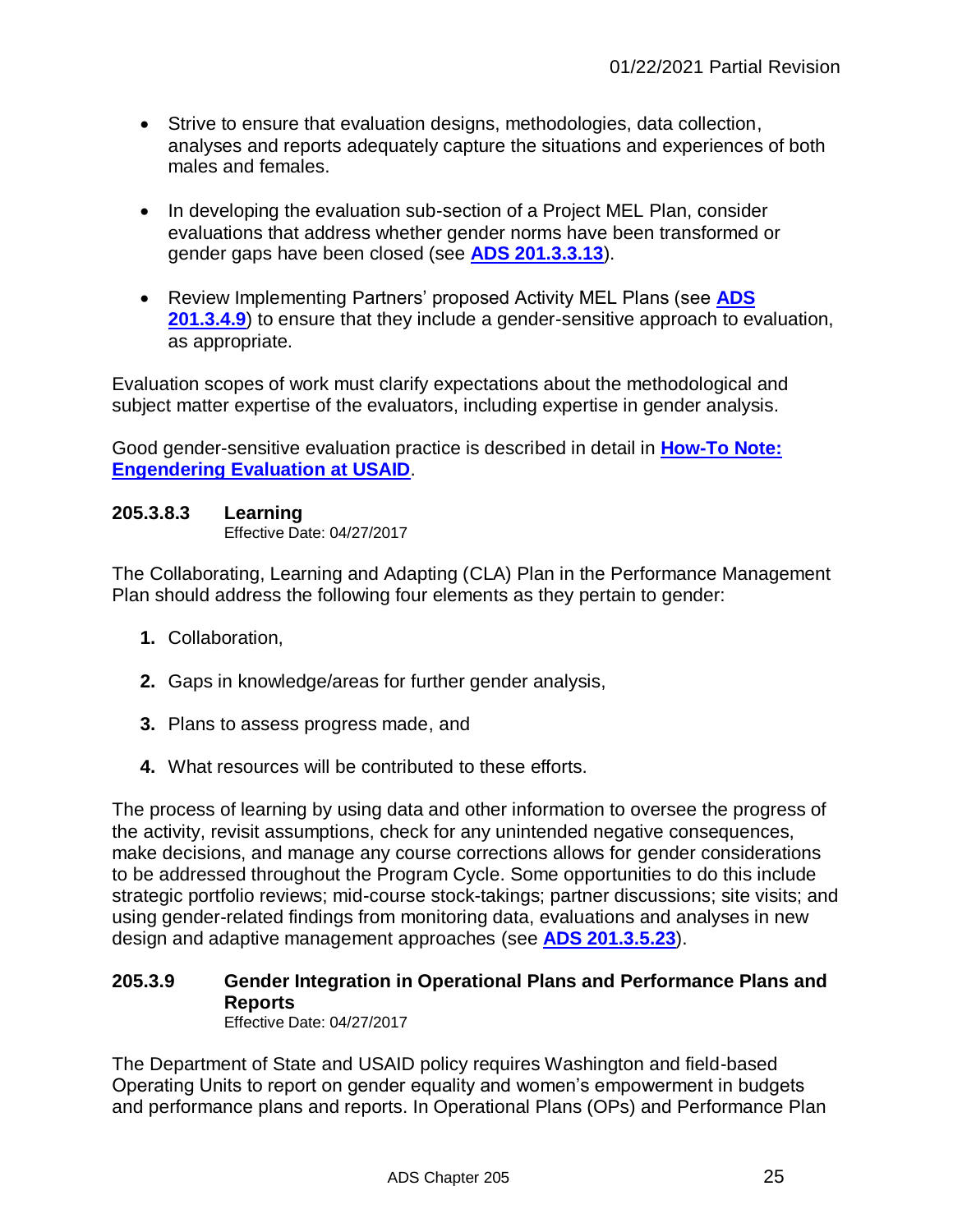and Reports (PPRs), the Gender Key Issue category is comprised of three linked and one independent key issue (see **[USAID's Web pages on the OPs/PPRs](https://pages.usaid.gov/F/what-we-do)** for more information):

- Gender Equality/Women's Empowerment (GE/WE) Primary;
- Gender Equality/Women's Empowerment (GE/WE) Secondary;
- Gender-Based Violence (GBV); and
- Women, Peace, and Security (WPS).

#### **205.3.9.1 Operational Plans** Effective Date: 04/27/2017

All OUs must attribute funding in each fiscal year to one or more of three linked gender key issues and/or the Women, Peace and Security independent key issue, as follows (see **[USAID's Web pages on the OPs/PPRs](https://pages.usaid.gov/F/what-we-do)** for the complete definitions of these key issues):

- **Gender Equality/Women's Empowerment (GE/WE) – (Primary)** includes projects/activities in which gender equality or women and girls' empowerment is the explicit or primary goal and fundamental in the design, results framework, and impact. If an activity passes the GE/WE-Primary screen, all funding should be attributed to this linked key issue. If all funding for a project/activity cannot be attributed to this linked key issue, then OUs should attribute the relevant portion as "secondary" (see next paragraph).
- **Gender Equality/Women's Empowerment (GE/WE) – (Secondary)** encompasses activities in which gender equality or women and girls' empowerment purposes, although important, are not among the principal reasons for undertaking the project/activity. To be considered in this linked key issue, the Gender Equality/Women's Empowerment component must be integrated into key parts of the project/activity, with gender results explicitly described. Since, in this case, only part of an activity budget contributes to this linked key issue, the OU must use its best judgment to determine what portion of funding to attribute to this category.
- **Gender-Based Violence (GBV)** is an umbrella term for any harmful threat or act directed at an individual or group based on actual or perceived biological sex, gender identity and/or expression, sexual orientation, and/or lack of adherence to varying socially constructed norms around masculinity and femininity. This violence is typically characterized by the use or threat of physical, psychological, sexual, economic, legal, political, social and other forms of control and/or abuse. Types of GBV include, but are not limited to: child, early, and forced marriage; female genital mutilation/cutting; so-called "honor"-based violence and killings,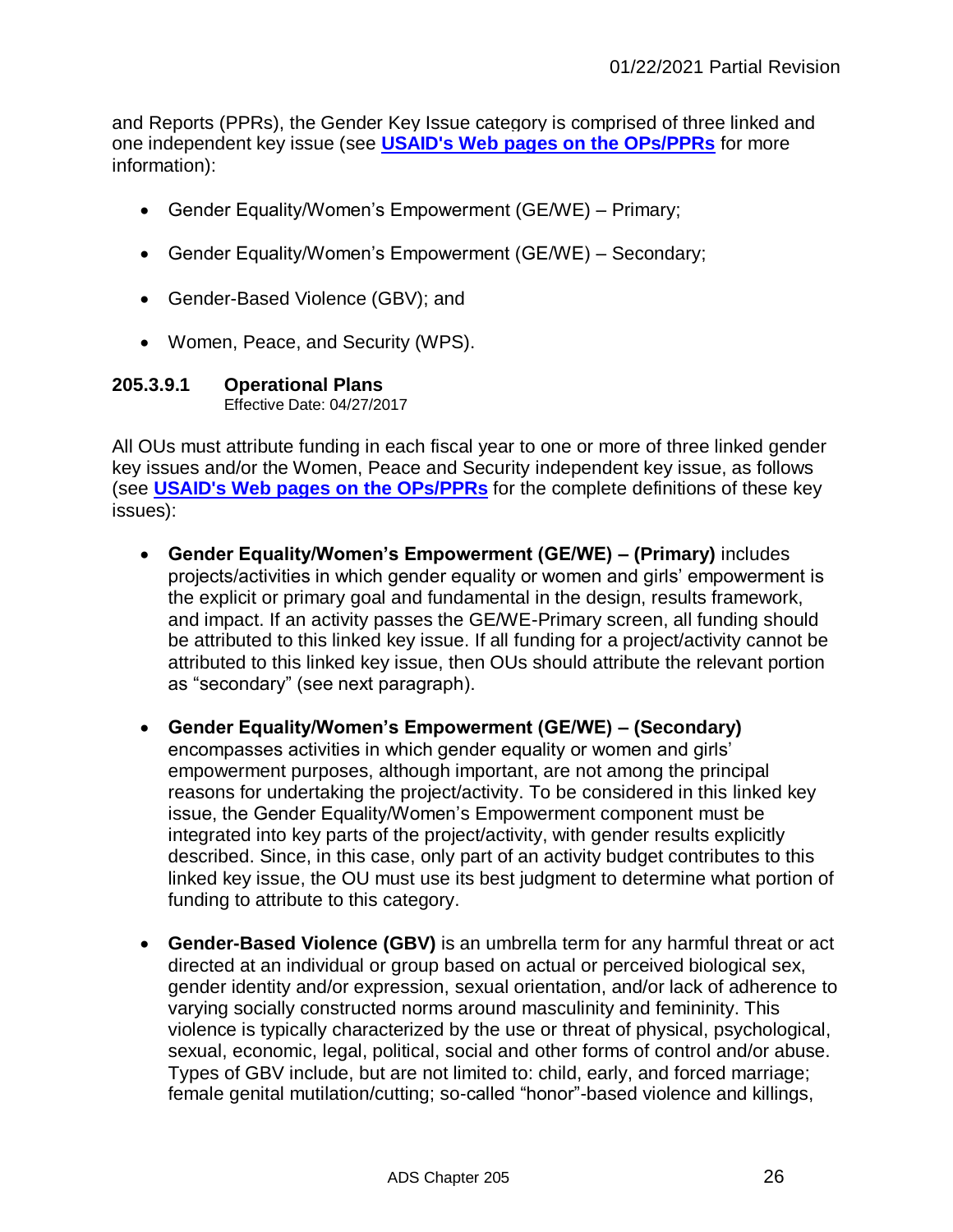and other harmful practices; acid violence; dating violence; domestic violence; female infanticide; femicide or gender-related killing of women and girls; all forms of human trafficking; intimate partner violence; sexual harassment; stalking; all forms of sexual violence, including reproductive and sexual coercion and rape, including marital rape, so-called "corrective" rape, and rape as a tactic of conflict. All interventions that address or respond to GBV perpetrated against women and girls or men or boys, or other groups on the basis of their gender identity or expression, are to be reported in this linked key issue. If the project/activity addresses child, early, and forced marriage (CEFM) or female genital mutilation or cutting (FGM/C), the narrative should clearly describe in detail CEFM/FGM/C related activities. For the purposes of attribution, the GBV linked key issue should be considered to be mutually exclusive from the GE/WE-Primary and GE/WE-Secondary key issues.

 **The Women, Peace, and Security Independent Key Issue** collects information on projects/activities designed to promote women's participation and leadership, and the integration of gender perspectives, in peace building, conflict prevention, countering violent extremism, resilience-building, security sector and other decision-making processes and institutions in societies affected by crisis or conflict (e.g., peace negotiations, elections, efforts to address climate-related insecurity); protect women and girls from violence, discrimination, and abuse, including GBV and trafficking in persons; address the distinct needs of women and girls, and men and boys, as part of relief and recovery efforts, including humanitarian assistance and reintegration; and support women's economic empowerment and access to education and health services in crisis and conflictaffected environments. Funding projects/activities attributed to the WPS independent key issue must also be attributed to one and only one of the three mutually exclusive gender linked key issues or the Trafficking in Persons (TIP) independent key issue.

Attributions to the gender key issues may in some cases be double-counted against other relevant key issues, for example, the LGBTI independent key issue. Operating Units should refer to current year **[Operational Plan Guidance](https://pages.usaid.gov/F/op)** for more information and guidance.

# **205.3.9.2 Performance Plans and Reports**

Effective Date: 04/27/2017

The Master Indicator List (MIL) includes eight Washington-designated, cross-cutting indicators that cover gender equality, women's empowerment, gender-based violence, and women, peace, and security (see box below). These indicators are designed to monitor the results of foreign assistance efforts across Categories, Program Areas and Program Elements in the Standardized Program Structure (SPS). As relevant to the outputs and outcomes being reported, some or all eight of the gender equality, women's empowerment, gender-based violence, and women, peace and security indicators will be used in reports to the Office of Management and Budget (OMB), Congress, and other stakeholders.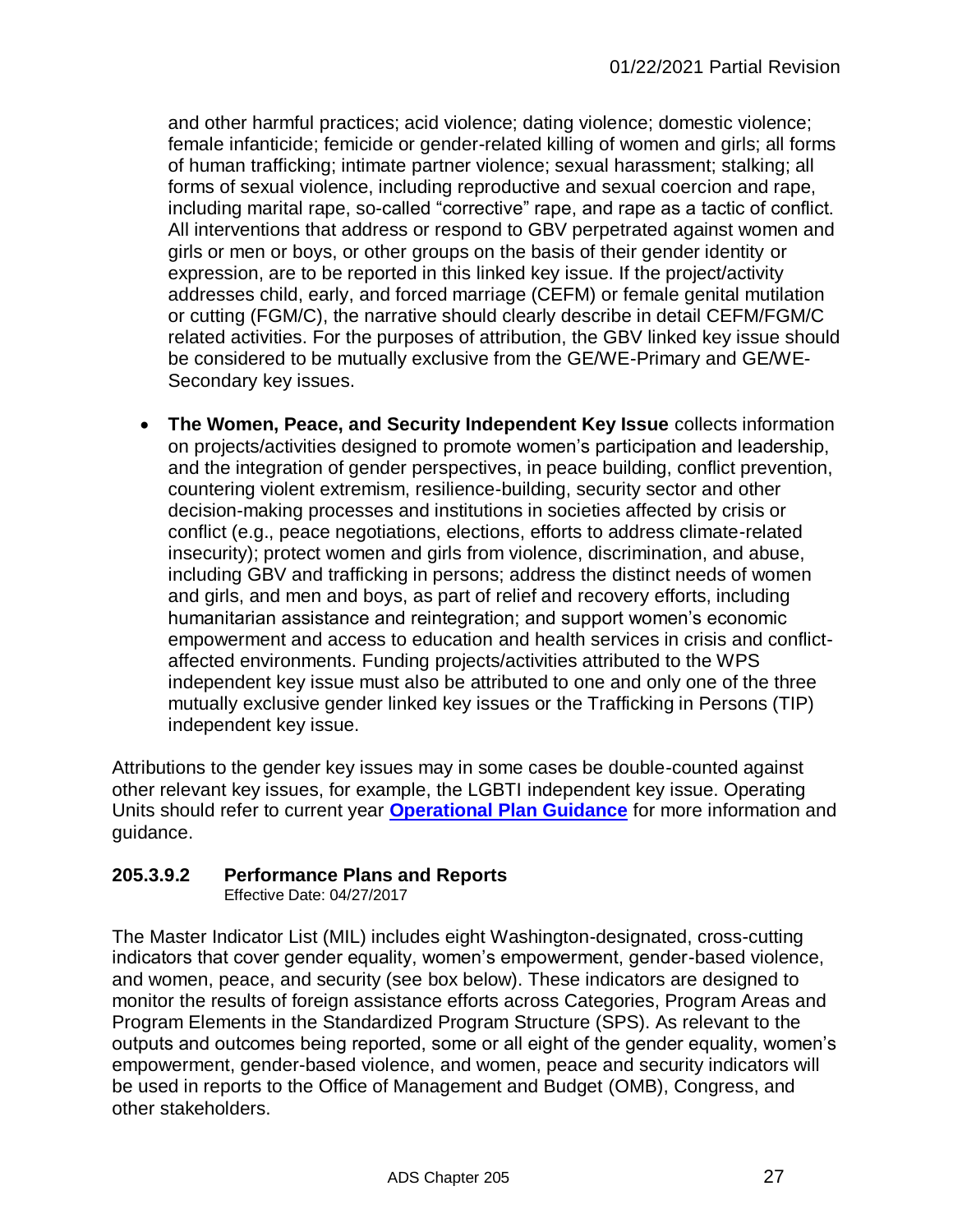| <b>GNDR-</b>           | Number of legal instruments drafted, proposed or adopted with USG<br>assistance designed to promote gender equality or non-discrimination against<br>women or girls at the national or subnational level.                                |
|------------------------|------------------------------------------------------------------------------------------------------------------------------------------------------------------------------------------------------------------------------------------|
| GNDR-<br>$\mathcal{P}$ | Percentage of female participants in USG-assisted programs designed to<br>increase access to productive economic resources (assets, credit, income or<br>employment).                                                                    |
| GNDR-<br>4             | Percentage of participants reporting increased agreement with the concept that<br>males and females should have equal access to social, economic, and political<br>resources and opportunities.                                          |
| GNDR-<br>5             | Number of legal instruments drafted, proposed, or adopted with USG<br>assistance designed to improve prevention of or response to sexual and<br>gender-based violence at the national or subnational level.                              |
| GNDR-<br>6             | Number of people reached by a USG funded intervention providing GBV<br>services (e.g., health, legal, psycho-social counseling, shelters, hotlines, other).                                                                              |
| <b>GNDR-</b><br>8      | Number of persons trained with USG assistance to advance outcomes<br>consistent with gender equality or female empowerment through their roles in<br>public or private sector institutions or organizations.                             |
| <b>GNDR</b><br>-9      | Number of training and capacity building activities conducted with USG<br>assistance that are designed to promote the participation of women or the<br>integration of gender perspectives in security sector institutions or activities. |
| <b>GNDR</b><br>$-10$   | Number of local women participating in a substantive role or position in a<br>peacebuilding process supported with USG assistance.                                                                                                       |

Beginning with the FY16 PPR, all standard indicators are required as applicable. All OUs should collect data and report on one or more of the gender standard indicators if the OU's programming produces data that contributes to the measurement of these indicators.

In addition, any people-level standard and custom performance indicators reported on in the PPR must be disaggregated by sex (see **[ADS 201, Program Cycle Operational](https://www.usaid.gov/ads/policy/200/201)  [Policy](https://www.usaid.gov/ads/policy/200/201)**).

In annual Performance Plan and Reports (PPRs), OUs must report on results realized during the reporting fiscal year, regardless of the appropriation year of the funding that helped produce the results. Each indicator has an associated reference sheet, or Performance Indicator Reference Sheet (PIRS), which explains how the indicator must be computed (see **[Master Indicator List](https://pages.usaid.gov/F/ppr)** on USAID's Web pages on the OPs/PPRs). Missions and OUs are strongly encouraged to become familiar with the standard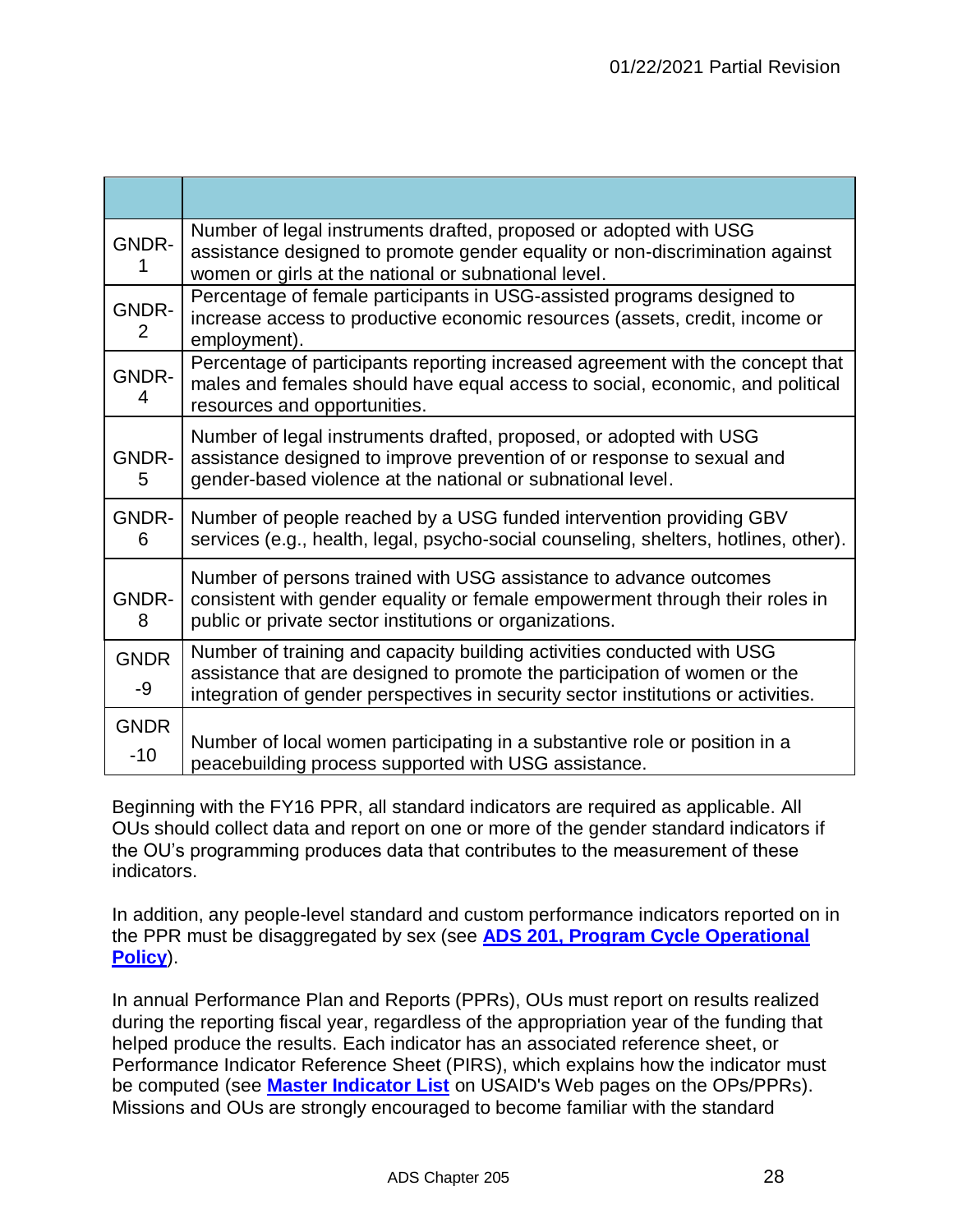indicators on gender and how they are used well before the time when initial data is collected.

It is important to consult **[USAID's Web pages on the OPs/PPRs](https://pages.usaid.gov/F/what-we-do)** for more information as some of the definitions or guidance may change from year to year.

#### **205.4 MANDATORY REFERENCES**

- **205.4.1 External Mandatory References** Effective Date: 04/27/2017
- **a. Executive Order- [Instituting a National Action Plan on Women, Peace, and](http://www.whitehouse.gov/the-press-office/2011/12/19/executive-order-instituting-national-action-plan-women-peace-and-securit)  [Security](http://www.whitehouse.gov/the-press-office/2011/12/19/executive-order-instituting-national-action-plan-women-peace-and-securit)**
- **b. Executive Order - [Preventing and Responding to Violence Against Women](http://www.whitehouse.gov/the-press-office/2012/08/10/executive-order-preventing-and-responding-violence-against-women-and-gir)  [and Girls Globally](http://www.whitehouse.gov/the-press-office/2012/08/10/executive-order-preventing-and-responding-violence-against-women-and-gir)**
- **c. Executive Order - [Strengthening Protections Against Trafficking In Persons](http://www.whitehouse.gov/the-press-office/2012/09/25/executive-order-strengthening-protections-against-trafficking-persons-fe)  [In Federal Contracts](http://www.whitehouse.gov/the-press-office/2012/09/25/executive-order-strengthening-protections-against-trafficking-persons-fe)**
- **d. Presidential Memorandum -- [Coordination of Policies and Programs to](http://www.whitehouse.gov/the-press-office/2013/01/30/presidential-memorandum-coordination-policies-and-programs-promote-gende)  [Promote Gender Equality and Empower Women and Girls Globally](http://www.whitehouse.gov/the-press-office/2013/01/30/presidential-memorandum-coordination-policies-and-programs-promote-gende)**
- **e. [United States Global Strategy to Empower Adolescent Girls](http://www.state.gov/documents/organization/254904.pdf)**
- **f. [United States National Action Plan on Women, Peace, and Security](https://www.usaid.gov/sites/default/files/documents/1868/National%20Action%20Plan%20on%20Women%2C%20Peace%2C%20and%20Security.pdf)**
- **[g.](http://www.whitehouse.gov/sites/default/files/email-files/US_National_Action_Plan_on_Women_Peace_and_Security.pdf) [United States Strategy to Prevent and Respond to Gender-Based Violence](http://www.whitehouse.gov/sites/default/files/email-files/US_National_Action_Plan_on_Women_Peace_and_Security.pdf)  [Globally](http://www.usaid.gov/what-we-do/gender-equality-and-womens-empowerment/gender-based-violence)**
- **205.4.2 Internal Mandatory References** Effective Date: 04/27/2017
- **a. [ADS 201, Program Cycle Operational Policy](http://www.usaid.gov/ads/policy/200/201)**
- **b. [ADS 205maa, USAID Guidance on Female Genital Mutilation/Cutting](https://www.usaid.gov/ads/policy/200/205maa)  [\(FGM/C\)](https://www.usaid.gov/ads/policy/200/205maa)**
- **c. [ADS 300, Agency Acquisition and Assistance Planning](http://www.usaid.gov/ads/policy/300/300)**
- **[d.](http://www.usaid.gov/ads/policy/300/300) [Ending Child Marriage and Meeting the Needs of Married Children: The](http://www.usaid.gov/documents/2155/fact-sheet-child-marriage-vision)  [USAID Vision for Action](http://www.usaid.gov/documents/2155/fact-sheet-child-marriage-vision)**
- **e. [Operational Plan Guidance](https://pages.usaid.gov/F/op)**
- **f. [Performance Plan and Report Guidance](https://pages.usaid.gov/F/ppr)**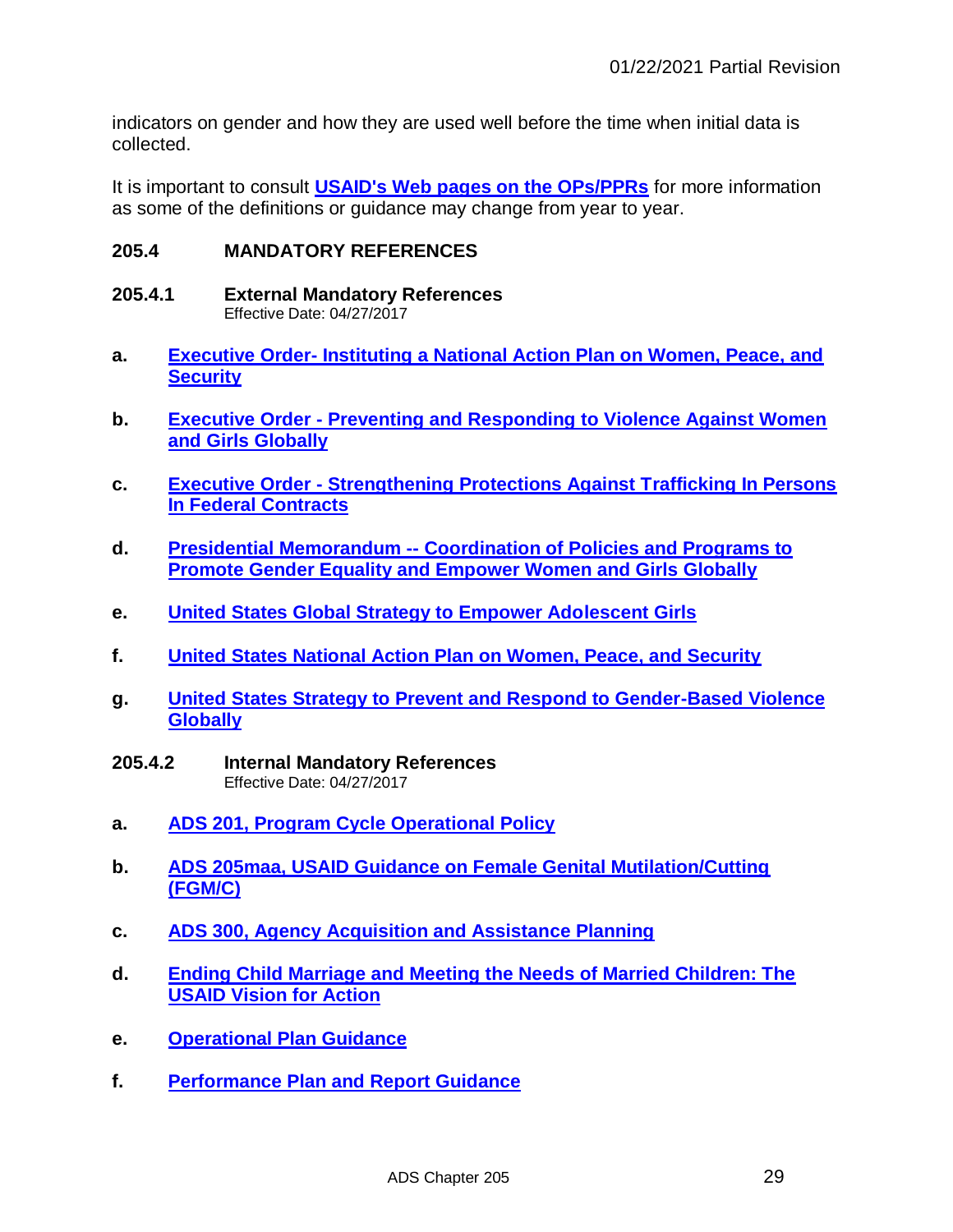- **[g.](http://f.state.sbu/Pages/PPR2012.aspx) [The LGBT Vision for Action: Promoting and Supporting the Inclusion of](http://f.state.sbu/Pages/PPR2012.aspx)  [Lesbian, Gay, Bisexual and Transgender Individuals](https://www.usaid.gov/sites/default/files/documents/1874/LGBT%20Vision.pdf)**
- **h. [USAID Counter-Trafficking in Persons Policy](http://pdf.usaid.gov/pdf_docs/PDACT111.pdf)**
- **i. [USAID Evaluation Policy](https://www.usaid.gov/evaluation/policy)**
- **j. [USAID Gender Equality and Female Empowerment Policy](https://www.usaid.gov/sites/default/files/documents/1865/GenderEqualityPolicy_0.pdf)**
- **k. [USAID Implementation of the United States National Action Plan on](https://www.usaid.gov/sites/default/files/US_NAP_WPS_Implementation.pdf)  [Women, Peace, and Security](https://www.usaid.gov/sites/default/files/US_NAP_WPS_Implementation.pdf)**
- **205.5 ADDITIONAL HELP**  Effective Date: 04/27/2017
- **a. ADS 205saa, Integrating [Disability into Gender Analysis](http://www.usaid.gov/ads/policy/200/205saa)**
- **b. [Gender 101 Online Training Course \(course code G101GEUSAID\)](https://workplace-usaid.csod.com/LMS/catalog/Welcome.aspx?tab_page_id=-67&tab_id=-1)**
- **c. [Gender and Health Resources](http://ghintranet.usaid.gov/GHNET/Pages/GHOffices/CCFA/GenderEquality/Index.aspx)**
- **[d.](http://transition.usaid.gov/our_work/cross-cutting_programs/wid/pubs/Guide_How_Integrate_Disability_Gender_Assessments_2010.pdf) [How](http://transition.usaid.gov/our_work/cross-cutting_programs/wid/pubs/Guide_How_Integrate_Disability_Gender_Assessments_2010.pdf)[-To Note: Engendering Evaluation at USAID](https://programnet.usaid.gov/library/how-note-engendering-evaluation-usaid)**
- **e. [Office of Gender Equality and Women's Empowerment \(GenDev\)](http://www.usaid.gov/who-we-are/organization/bureaus/bureau-economic-growth-education-and-environment/office-gender)**
- **f. [ProgramNet Gender Equality and Female Empowerment Policy Page](https://programnet.usaid.gov/topics-sectors/gender)**
- **g. [Template for Mission Order on Gender Integration](https://programnet.usaid.gov/system/files/library/Template_MO_gender_revised_2015_FINAL.pdf)**
- **h. [Tips for Integrating Gender Into USAID Agricultural Sector Solicitations](http://pdf.usaid.gov/pdf_docs/Pnadu833.pdf)**
- **i. [Tips for Integrating Gender Into USAID Education Sector Solicitations](http://pdf.usaid.gov/pdf_docs/Pnadm805.pdf)**
- **j. [Toward Gender Equality in Europe and Eurasia: A Toolkit for Analysis](http://pdf.usaid.gov/pdf_docs/pnaea292.pdf)**

## **205.6 DEFINITIONS**

Effective Date: 04/27/2017

#### **female**

Refers to females of all ages. (**Chapter 205**)

#### **female empowerment**

When women and girls acquire the power to act freely, exercise their rights, and fulfill their potential as full and equal members of society. While empowerment often comes from within, and individuals empower themselves, cultures, societies, and institutions create conditions that facilitate or undermine the possibilities for empowerment. (**Chapter 205**)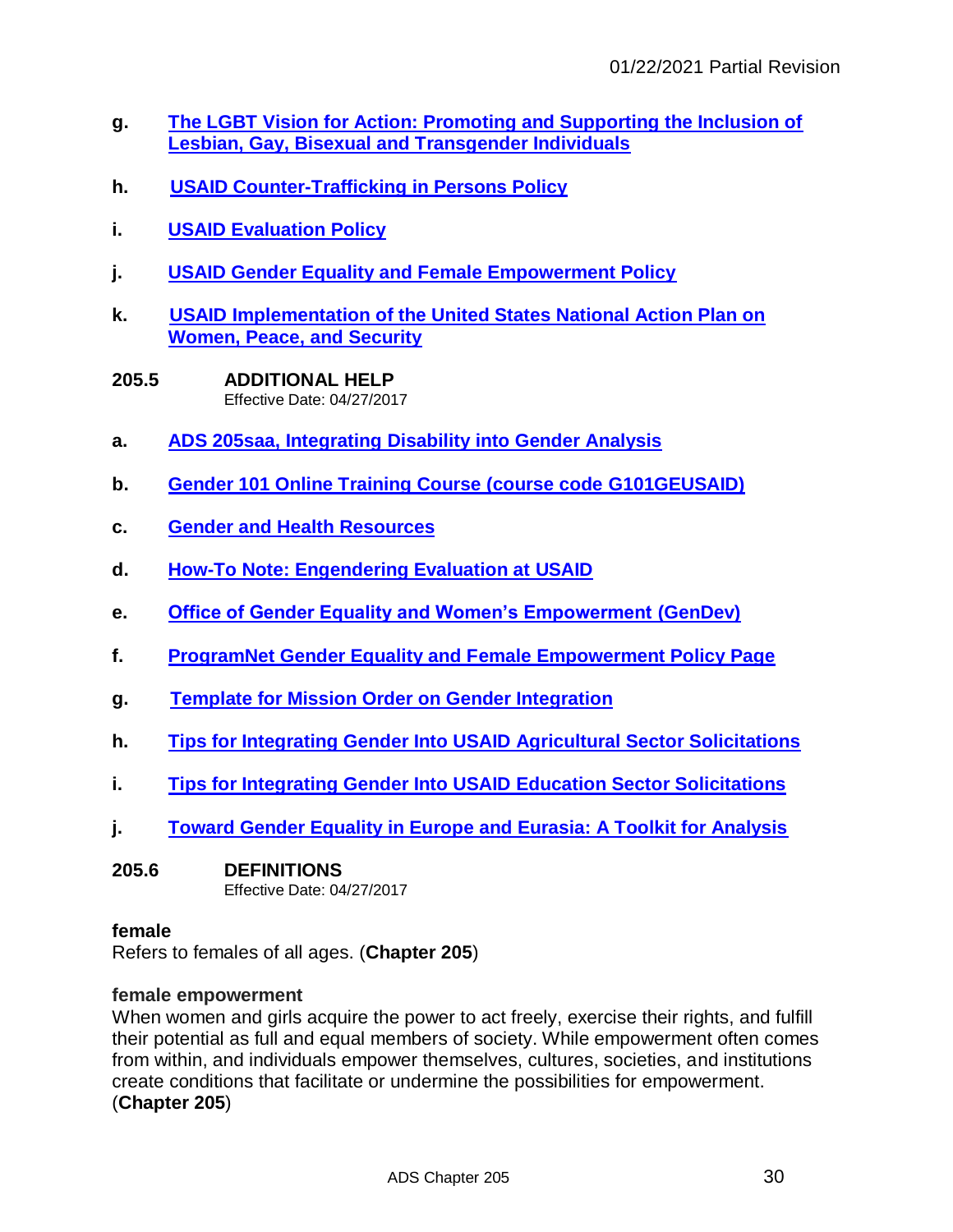## **gender advisor**

Person with the technical skills, competencies, and experience necessary to provide appropriate, in-depth guidance to technical and program staff to ensure that gender equality and female empowerment are integrated in meaningful ways across the program cycle, but especially in project and activity design. Gender advisors are appointed by Missions or Washington Operating Units and possess an educational background or experience working on gender integration and female empowerment in one or more technical fields. Missions in the process of closing or with less than \$20 million per fiscal year in program funds are exempted from this requirement, but must appoint a gender POC. In all cases, the advisor will have responsibilities explicitly included in their job description, including an allocation of time sufficient to carry out the work. (**Chapter 205**)

## **gender analysis**

An analytic, social science tool that is used to identify, understand, and explain gaps between males and females that exist in households, communities, and countries, and the relevance of gender norms and power relations in a specific context. Such analysis typically involves examining differences in the status of women and men and their differential access to assets, resources, opportunities and services; the influence of gender roles and norms on the division of time between paid employment, unpaid work (including subsistence production and care for family members), and volunteer activities; the influence of gender roles and norms on leadership roles and decisionmaking; constraints, opportunities, and entry points for narrowing gender gaps and empowering females; and potential differential impacts of development policies and programs on males and females, including unintended or negative consequences. (**Chapter 205**)

# **gender equality**

Concerns fundamental social transformation, working with men and boys, women and girls, to bring about changes in attitudes, behaviors, roles and responsibilities at home, in the workplace, and in the community. Genuine equality means expanding freedoms and improving overall quality of life so that equality is achieved without sacrificing gains for males or females. (**Chapter 205**)

## **gender integration**

Identifying and then addressing gender inequalities during strategic planning, project design, implementation, and monitoring and evaluation. Since the roles and relations of power between men and women affect how a project or activity is implemented, it is essential that USAID staff address these issues on an ongoing basis. USAID uses the term gender integration in planning and programming. (**Chapter [201](http://www.usaid.gov/ads/policy/200/201)** and **205**)

## **gender-sensitive indicators**

Indicators that point out to what extent and in what ways development programs and projects achieved results related to gender equality and whether/how reducing gaps